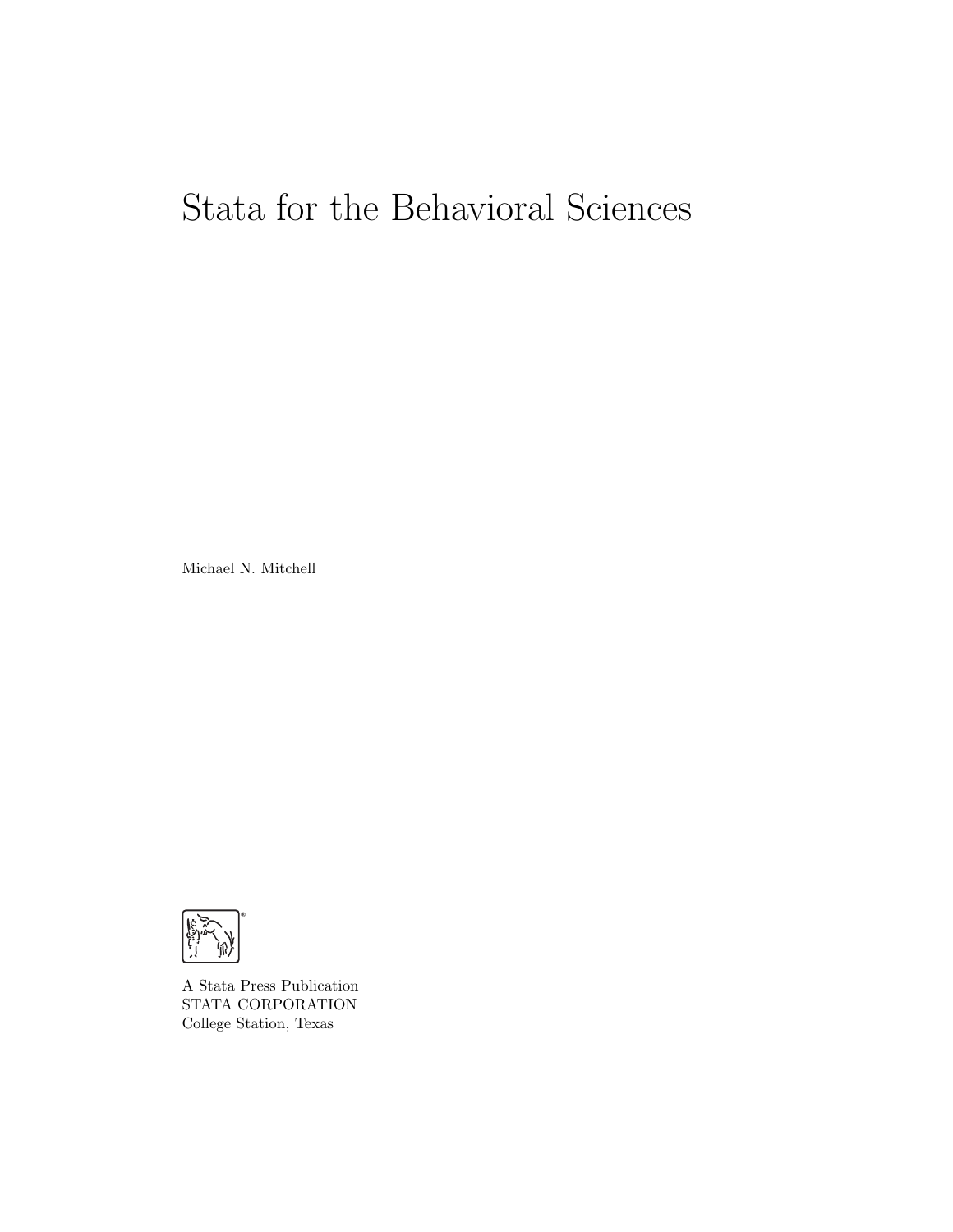

Copyright  $\odot$  2015 by StataCorp LP All rights reserved. First edition 2015

Published by Stata Press, 4905 Lakeway Drive, College Station, Texas 77845 Typeset in  $\mathbb{H}\Gamma\gamma X\,2\varepsilon$ Printed in the United States of America 10 9 8 7 6 5 4 3 2 1

ISBN-10: 1-59718-173-0 ISBN-13: 978-1-59718-173-0

Library of Congress Control Number: 2015947163

No part of this book may be reproduced, stored in a retrieval system, or transcribed, in any form or by any means—electronic, mechanical, photocopy, recording, or otherwise—without the prior written permission of StataCorp LP.

Stata, **STaTa**, Stata Press, Mata, **mata**, and NetCourse are registered trademarks of StataCorp LP.

Stata and Stata Press are registered trademarks with the World Intellectual Property Organization of the United Nations.

 $\mathbb{F}\to \mathbb{F}$ 2 $\varepsilon$  is a trademark of the American Mathematical Society.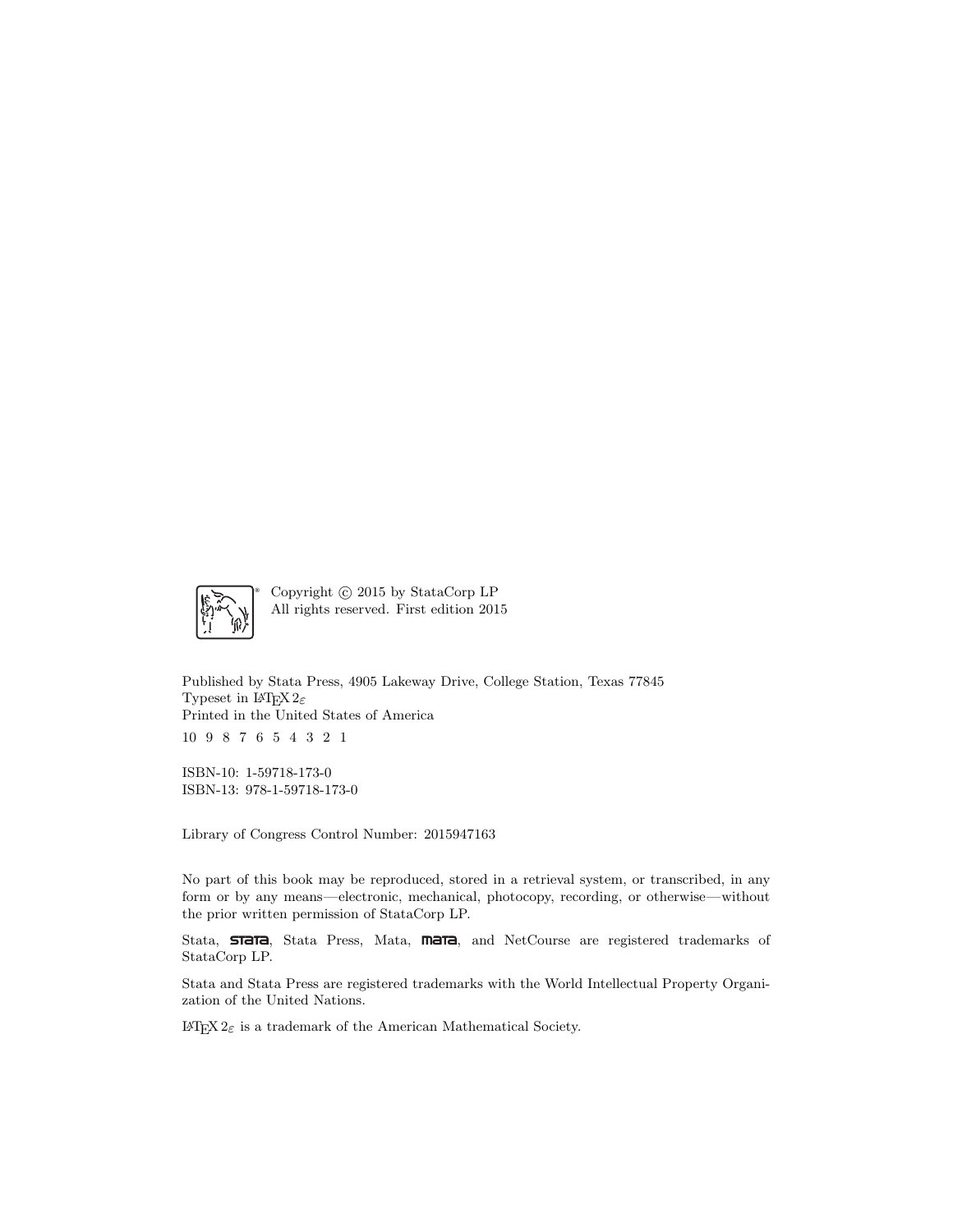(Pages omitted)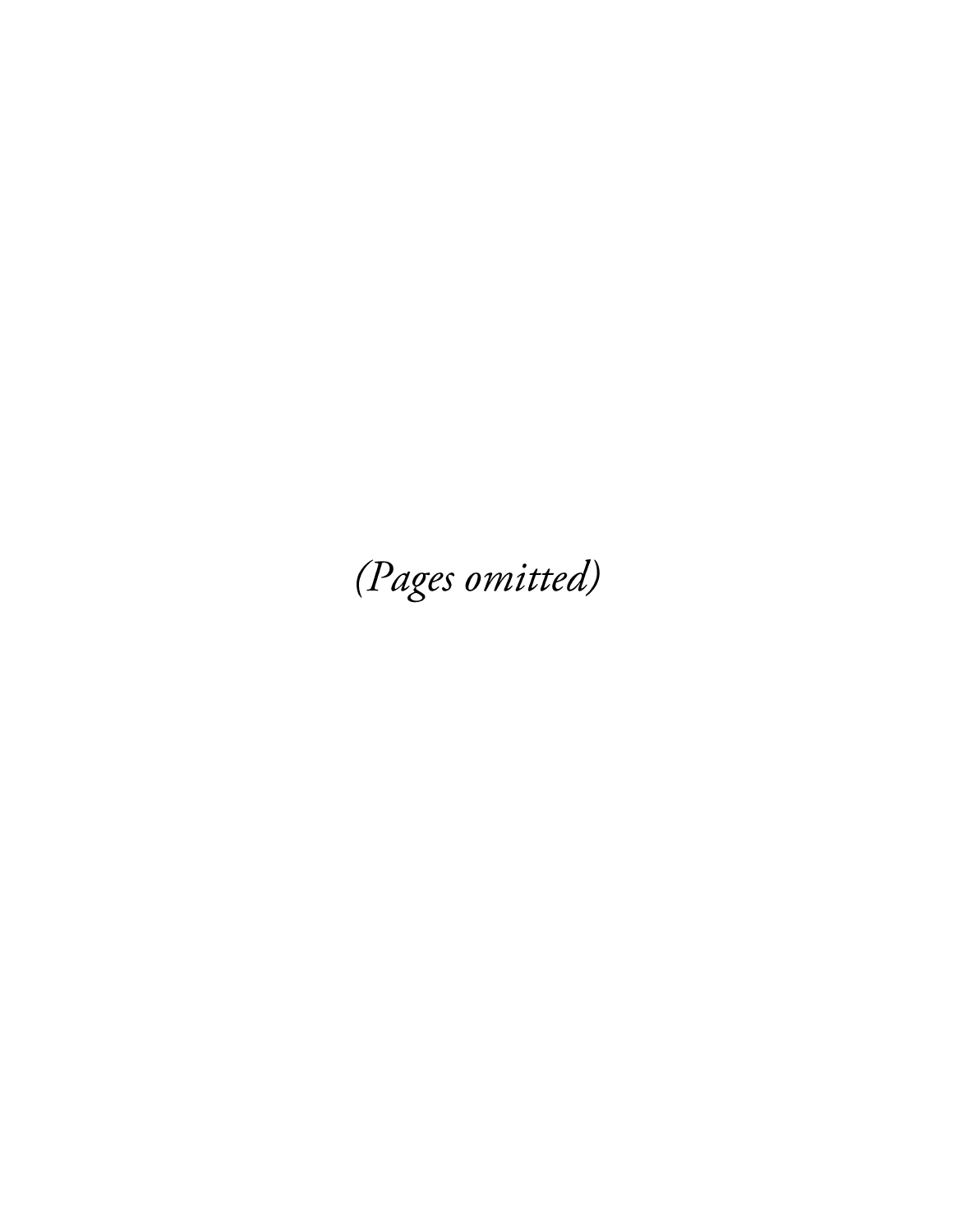# **Contents**

|   |                 | Acknowledgments |                                                                                                | v              |
|---|-----------------|-----------------|------------------------------------------------------------------------------------------------|----------------|
|   |                 | List of tables  |                                                                                                | xxiii          |
|   | List of figures |                 | <b>XXV</b>                                                                                     |                |
|   | Preface         |                 |                                                                                                | xxxi           |
| I |                 | Warming up      |                                                                                                | 1              |
| 1 |                 | Introduction    |                                                                                                | 3              |
|   | 1.1             |                 |                                                                                                | 4              |
|   |                 | 1.1.1           | Downloading the example datasets and programs $\ldots \ldots$                                  | 4              |
|   |                 | 1.1.2           | Other user-written programs $\dots \dots \dots \dots \dots \dots$                              | 4              |
|   |                 |                 | The fre command $\ldots \ldots \ldots \ldots \ldots \ldots \ldots \ldots$                      | $\overline{4}$ |
|   |                 |                 | The estab command $\ldots \ldots \ldots \ldots \ldots \ldots \ldots$                           | 5              |
|   |                 |                 | The extremes command $\ldots \ldots \ldots \ldots \ldots \ldots$                               | $\bf 5$        |
|   | 1.2             |                 |                                                                                                | 5              |
|   |                 | 1.2.1           |                                                                                                | 5              |
|   |                 | 1.2.2           | Supercharging your ANOVA $\ldots \ldots \ldots \ldots \ldots \ldots$                           | 8              |
|   |                 | 1.2.3           | Stata is economical $\ldots$ , $\ldots$ , $\ldots$ , $\ldots$ , $\ldots$ , $\ldots$ , $\ldots$ | 8              |
|   |                 | 1.2.4           |                                                                                                | 8              |
|   |                 | 1.2.5           | Easy to learn $\ldots \ldots \ldots \ldots \ldots \ldots \ldots \ldots$                        | 9              |
|   |                 | 1.2.6           | Simple and powerful data management $\ldots \ldots \ldots \ldots$                              | 10             |
|   |                 | 1.2.7           | Access to user-written programs $\dots \dots \dots \dots \dots \dots$                          | 10             |
|   |                 | 1.2.8           | Point and click or commands: Your choice                                                       | 11             |
|   |                 | 1.2.9           |                                                                                                | 11             |
|   |                 | 1.2.10          |                                                                                                | 11             |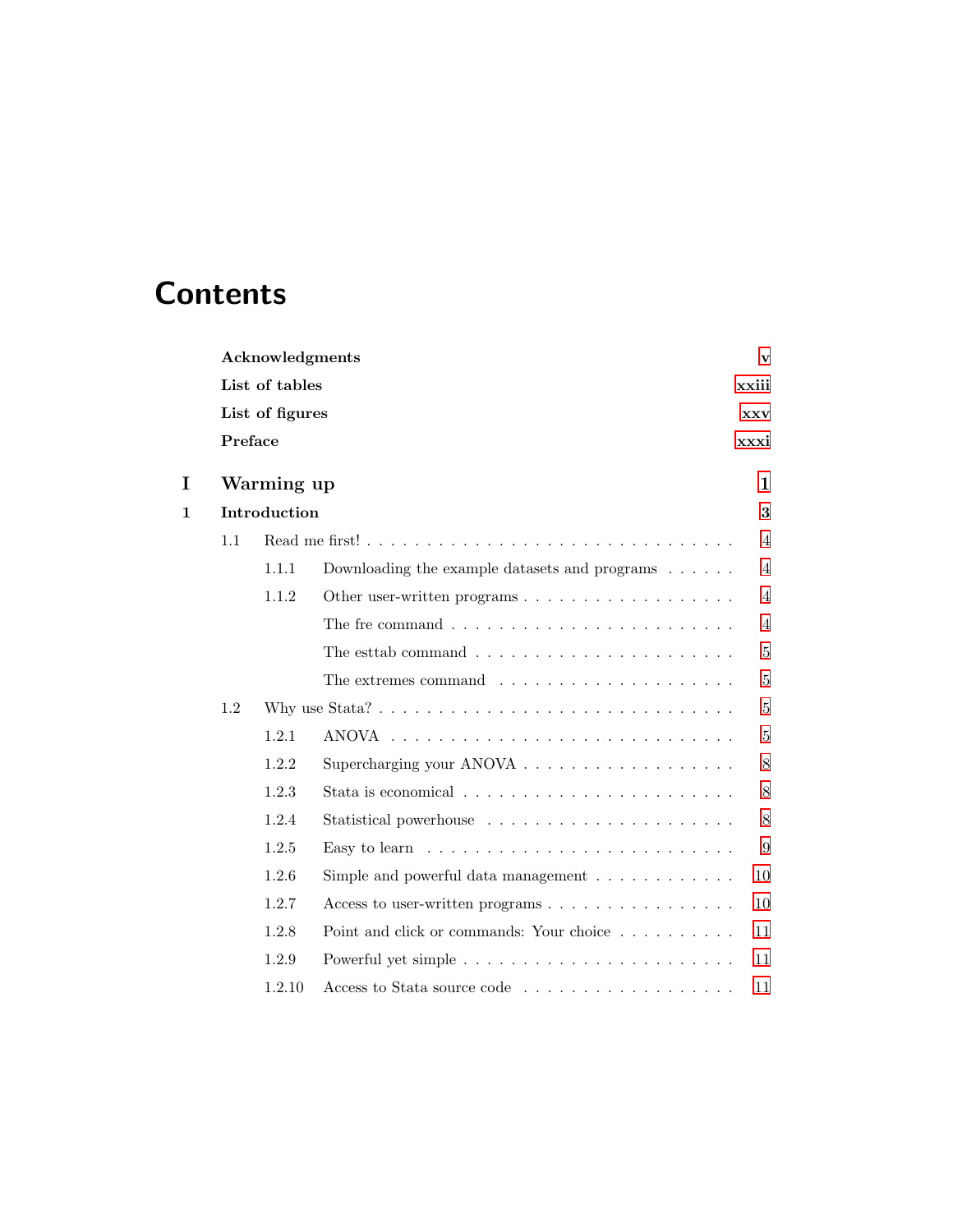### viii Contents

|                         |         | 1.2.11 | Online resources for learning Stata                                                  | 11     |
|-------------------------|---------|--------|--------------------------------------------------------------------------------------|--------|
|                         |         | 1.2.12 |                                                                                      | 13     |
|                         | 1.3     |        |                                                                                      | 13     |
|                         |         | 1.3.1  |                                                                                      | 13     |
|                         |         | 1.3.2  | Part II: Between-subjects ANOVA models                                               | 13     |
|                         |         | 1.3.3  | Part III: Repeated measures and longitudinal models                                  | 14     |
|                         |         | 1.3.4  |                                                                                      | 15     |
|                         |         | 1.3.5  |                                                                                      | 15     |
|                         |         | 1.3.6  | The GSS dataset $\dots \dots \dots \dots \dots \dots \dots \dots \dots$              | 16     |
|                         |         | 1.3.7  | Language used in the book $\dots \dots \dots \dots \dots \dots \dots$                | 17     |
|                         |         | 1.3.8  | Online resources for this book                                                       | 19     |
|                         | 1.4     |        |                                                                                      | 19     |
|                         |         | 1.4.1  |                                                                                      | 19     |
|                         |         | 1.4.2  |                                                                                      | $20\,$ |
|                         |         | 1.4.3  |                                                                                      | $20\,$ |
|                         |         | 1.4.4  | Recommended Stata Press books                                                        | 21     |
| $\overline{\mathbf{2}}$ |         |        | Descriptive statistics                                                               | 23     |
|                         | 2.1     |        |                                                                                      | 23     |
|                         | 2.2     |        | Using and describing the GSS dataset $\ldots \ldots \ldots \ldots \ldots \ldots$     | 23     |
|                         | 2.3     |        |                                                                                      | 26     |
|                         | 2.4     |        |                                                                                      | 31     |
|                         | $2.5\,$ |        | Summary statistics by one group $\dots \dots \dots \dots \dots \dots \dots$          | $32\,$ |
|                         | 2.6     |        | Two-way tabulations $\ldots \ldots \ldots \ldots \ldots \ldots \ldots \ldots \ldots$ | 34     |
|                         | 2.7     |        | Cross-tabulations with summary statistics                                            | 37     |
|                         | 2.8     |        |                                                                                      | $37\,$ |
| 3                       |         |        | <b>Basic inferential statistics</b>                                                  | 39     |
|                         | 3.1     |        |                                                                                      | 39     |
|                         | $3.2\,$ |        |                                                                                      | 40     |
|                         | 3.3     |        |                                                                                      | 42     |
|                         | 3.4     |        |                                                                                      | 43     |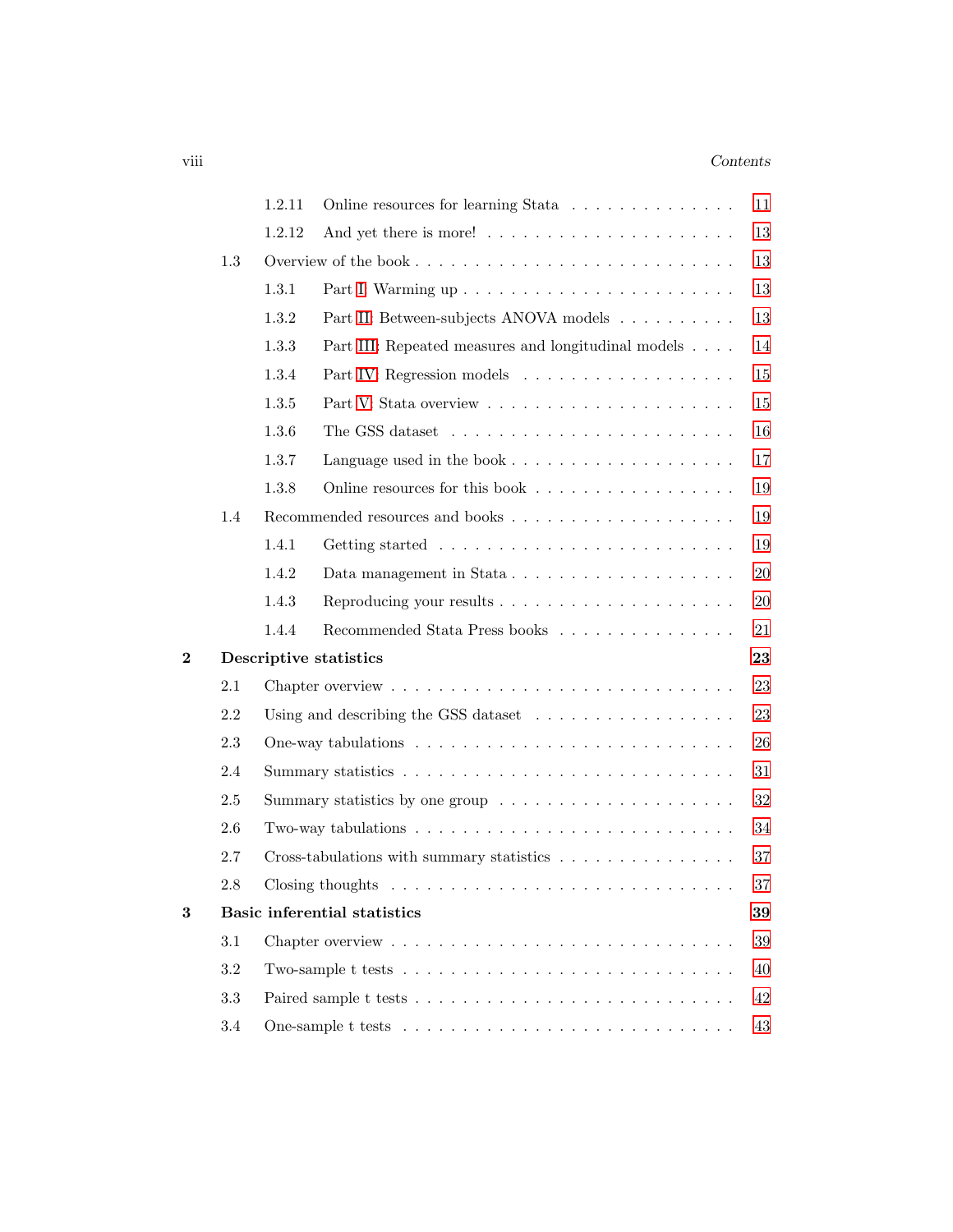### Contents ix

|    | $3.5\,$ |         | Two-sample test of proportions $\dots \dots \dots \dots \dots \dots \dots \dots$  | 43     |
|----|---------|---------|-----------------------------------------------------------------------------------|--------|
|    | 3.6     |         | One-sample test of proportions $\dots \dots \dots \dots \dots \dots \dots$        | 46     |
|    | 3.7     |         |                                                                                   | 48     |
|    | 3.8     |         |                                                                                   | 50     |
|    | $3.9\,$ |         |                                                                                   | 51     |
|    |         | 3.9.1   | Immediate test of two means                                                       | $51\,$ |
|    |         | 3.9.2   |                                                                                   | 52     |
|    |         | 3.9.3   | Immediate test of two proportions                                                 | 53     |
|    |         | 3.9.4   | Immediate test of one proportion                                                  | 53     |
|    |         | $3.9.5$ |                                                                                   | $54\,$ |
|    | 3.10    |         | Closing thoughts $\ldots \ldots \ldots \ldots \ldots \ldots \ldots \ldots \ldots$ | $56\,$ |
| 11 |         |         | Between-subjects ANOVA models                                                     | 57     |
| 4  |         |         | One-way between-subjects ANOVA                                                    | 59     |
|    | 4.1     |         |                                                                                   | 59     |
|    | 4.2     |         | Comparing two groups using a t test $\ldots \ldots \ldots \ldots \ldots \ldots$   | 59     |
|    | 4.3     |         | Comparing two groups using ANOVA                                                  | 63     |
|    |         | 4.3.1   |                                                                                   | 67     |
|    | 4.4     |         |                                                                                   | 69     |
|    |         | 4.4.1   | Testing planned comparisons using contrast                                        | $72\,$ |
|    |         | 4.4.2   | Computing effect sizes for planned comparisons $\ldots \ldots$                    | 75     |
|    | 4.5     |         | Estimation commands and postestimation commands                                   | 77     |
|    | 4.6     |         |                                                                                   | 82     |
|    | 4.7     |         |                                                                                   | 84     |
| 5  |         |         | Contrasts for a one-way ANOVA                                                     | 85     |
|    | 5.1     |         |                                                                                   | 85     |
|    | 5.2     |         |                                                                                   | 86     |
|    |         | 5.2.1   | Computing and graphing means $\dots \dots \dots \dots \dots \dots$                | 88     |
|    |         | 5.2.2   | Making contrasts among means                                                      | 89     |
|    |         | 5.2.3   |                                                                                   | 90     |
|    |         |         |                                                                                   |        |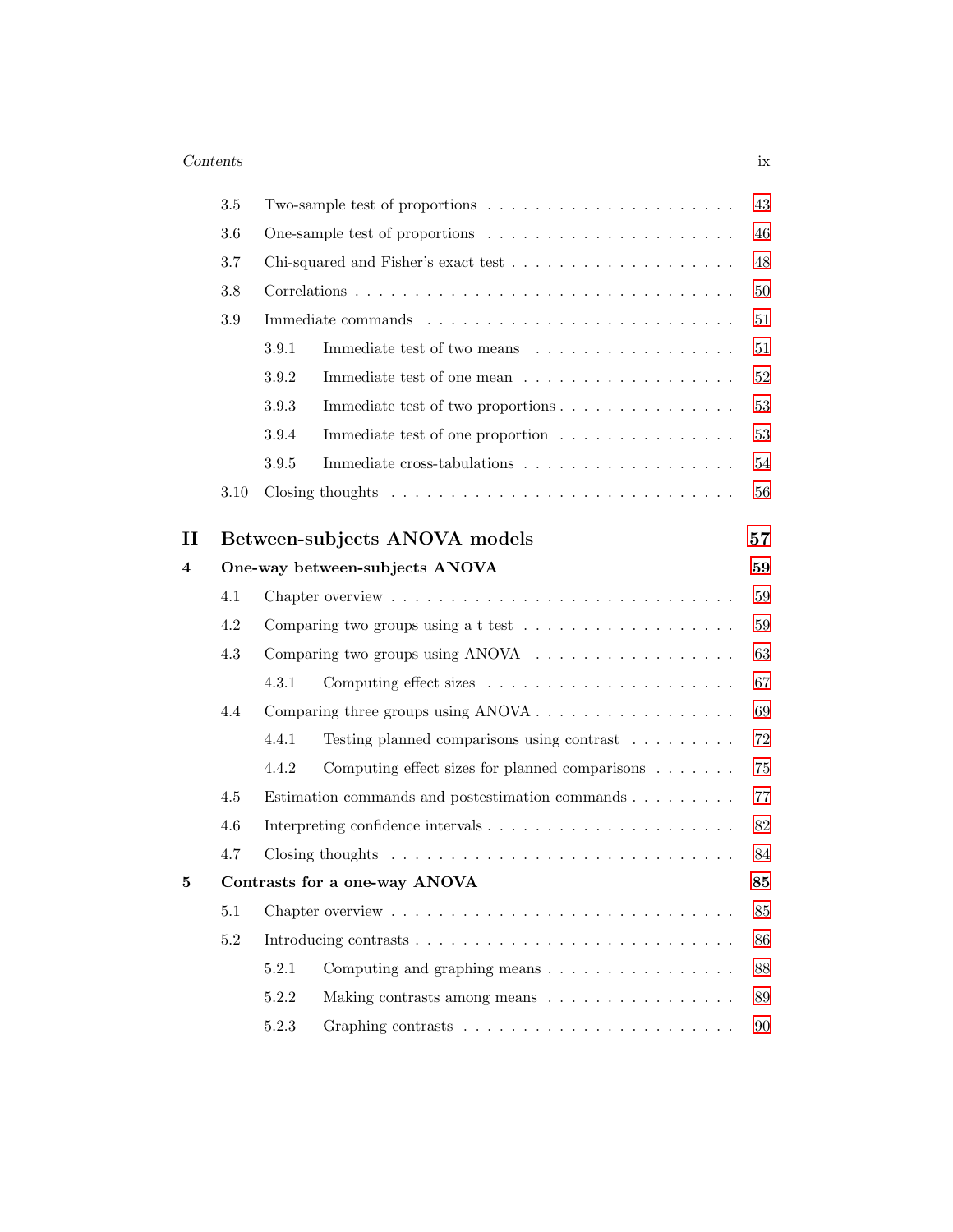### x Contents

|   |         | 5.2.4 | Options with the margins and contrast commands $\ldots \ldots$                       | 92  |
|---|---------|-------|--------------------------------------------------------------------------------------|-----|
|   |         | 5.2.5 | Computing effect sizes for contrasts                                                 | 96  |
|   |         | 5.2.6 |                                                                                      | 98  |
|   | $5.3\,$ |       |                                                                                      | 98  |
|   | $5.4\,$ |       | Compare each group against a reference group                                         | 99  |
|   |         | 5.4.1 |                                                                                      | 100 |
|   |         | 5.4.2 | Selecting a different reference group $\dots \dots \dots \dots \dots$                | 101 |
|   |         | 5.4.3 | Selecting a contrast and reference group $\dots \dots \dots$                         | 101 |
|   | 5.5     |       | Compare each group against the grand mean $\dots \dots \dots \dots$                  | 102 |
|   |         | 5.5.1 | Selecting a specific contrast $\ldots \ldots \ldots \ldots \ldots$                   | 104 |
|   | 5.6     |       | Compare adjacent means                                                               | 105 |
|   |         | 5.6.1 |                                                                                      | 108 |
|   |         | 5.6.2 | Selecting a specific contrast $\ldots \ldots \ldots \ldots \ldots \ldots$            | 109 |
|   | 5.7     |       | Comparing with the mean of subsequent and previous levels $\dots$ .                  | 111 |
|   |         | 5.7.1 | Comparing with the mean of previous levels $\ldots \ldots \ldots$                    | 115 |
|   |         | 5.7.2 |                                                                                      | 116 |
|   | 5.8     |       |                                                                                      | 117 |
|   | $5.9\,$ |       |                                                                                      | 120 |
|   | 5.10    |       |                                                                                      | 123 |
|   | 5.11    |       |                                                                                      | 125 |
|   | 5.12    |       | Closing thoughts $\dots \dots \dots \dots \dots \dots \dots \dots \dots \dots \dots$ | 133 |
| 6 |         |       | Analysis of covariance                                                               | 135 |
|   | 6.1     |       |                                                                                      | 135 |
|   | 6.2     |       | Example 1: ANCOVA with an experiment using a pretest $\ldots \ldots$                 | 136 |
|   | 6.3     |       | Example 2: Experiment using covariates                                               | 142 |
|   | 6.4     |       |                                                                                      | 146 |
|   |         | 6.4.1 |                                                                                      | 147 |
|   |         | 6.4.2 | Model 2: Demographics as covariates $\dots \dots \dots \dots$                        | 148 |
|   |         | 6.4.3 | Model 3: Demographics, socializing as covariates                                     | 148 |
|   |         | 6.4.4 | Model 4: Demographics, socializing, health as covariates                             | 150 |
|   |         |       |                                                                                      |     |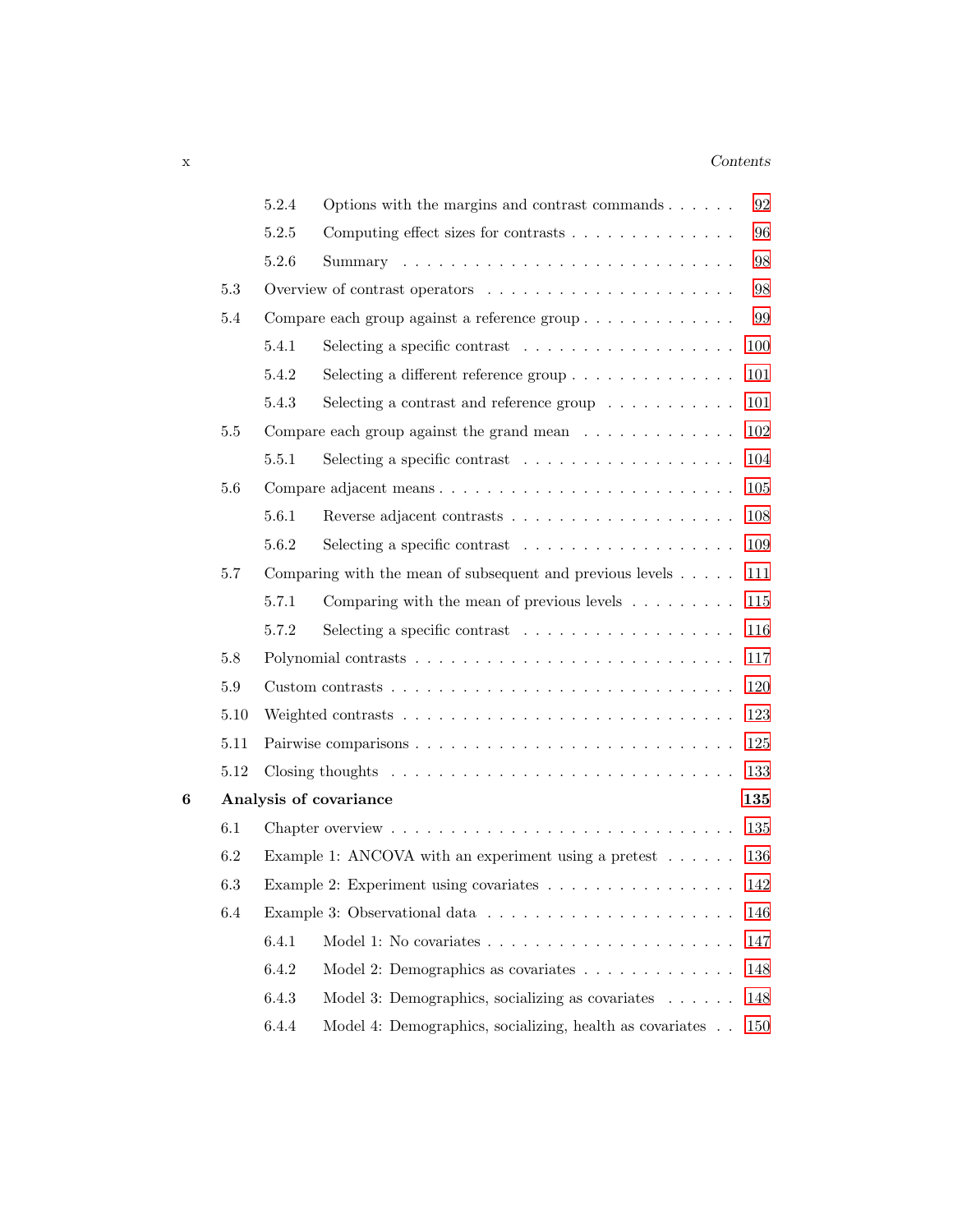|   | 6.5     |       | 152<br>Some technical details about adjusted means                                             |  |
|---|---------|-------|------------------------------------------------------------------------------------------------|--|
|   |         | 6.5.1 | Computing adjusted means: Method 1<br>154                                                      |  |
|   |         | 6.5.2 | $155\,$<br>Computing adjusted means: Method $2 \ldots \ldots \ldots$                           |  |
|   |         | 6.5.3 | 157<br>Computing adjusted means: Method 3                                                      |  |
|   |         | 6.5.4 | Differences between method 2 and method $3 \ldots \ldots$<br>158                               |  |
|   |         | 6.5.5 | 160                                                                                            |  |
|   | 6.6     |       | Closing thoughts $\dots \dots \dots \dots \dots \dots \dots \dots \dots \dots \dots$<br>160    |  |
| 7 |         |       | Two-way factorial between-subjects ANOVA<br>161                                                |  |
|   | 7.1     |       | 161                                                                                            |  |
|   | $7.2\,$ |       | 163                                                                                            |  |
|   |         | 7.2.1 | Simple effects $\ldots \ldots \ldots \ldots \ldots \ldots \ldots \ldots$<br>168                |  |
|   |         | 7.2.2 | 170<br>Estimating the size of the interaction $\ldots \ldots \ldots \ldots$                    |  |
|   |         | 7.2.3 | 171                                                                                            |  |
|   |         | 7.2.4 | 172                                                                                            |  |
|   | 7.3     |       | 173<br>Two-by-three models $\dots \dots \dots \dots \dots \dots \dots \dots \dots \dots \dots$ |  |
|   |         | 7.3.1 | 173<br>Example $2 \ldots \ldots \ldots \ldots \ldots \ldots \ldots \ldots \ldots \ldots$       |  |
|   |         |       | 175<br>Simple effects $\dots \dots \dots \dots \dots \dots \dots \dots \dots \dots \dots$      |  |
|   |         |       | 176                                                                                            |  |
|   |         |       | 177                                                                                            |  |
|   |         |       | Comparing optimism therapy with traditional therapy $\ldots$<br>178                            |  |
|   |         | 7.3.2 | 180                                                                                            |  |
|   |         |       | 182<br>Simple effects $\dots \dots \dots \dots \dots \dots \dots \dots \dots \dots \dots$      |  |
|   |         |       | 183                                                                                            |  |
|   |         | 7.3.3 | 185                                                                                            |  |
|   | 7.4     |       | Three-by-three models: Example $4 \ldots \ldots \ldots \ldots \ldots \ldots$<br>185            |  |
|   |         | 7.4.1 | Simple effects $\ldots \ldots \ldots \ldots \ldots \ldots \ldots \ldots$<br>188                |  |
|   |         | 7.4.2 | Simple contrasts $\ldots \ldots \ldots \ldots \ldots \ldots \ldots \ldots$<br>188              |  |
|   |         | 7.4.3 | 190                                                                                            |  |
|   |         | 7.4.4 | 191                                                                                            |  |
|   |         | 7.4.5 | 193                                                                                            |  |
|   |         |       |                                                                                                |  |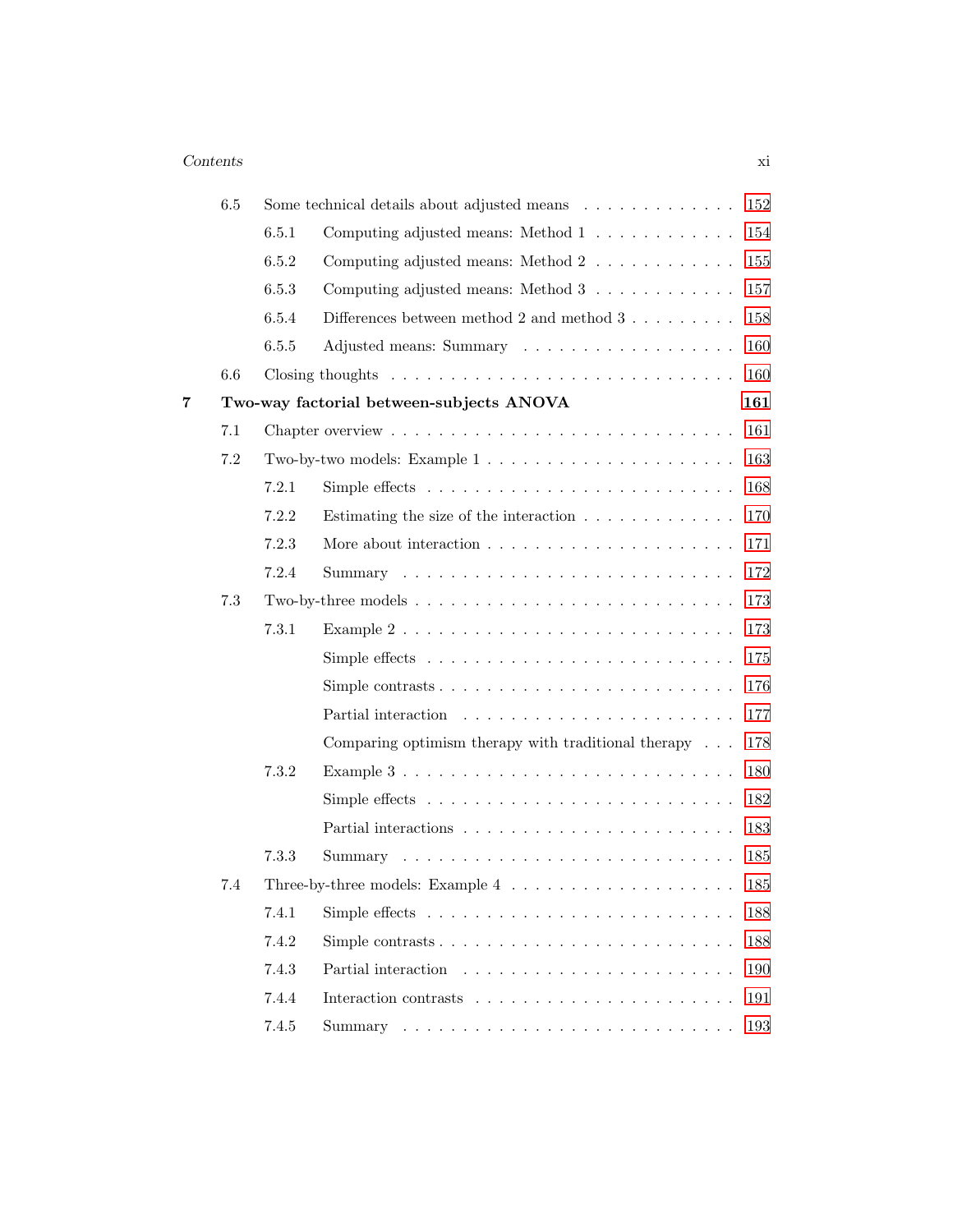### xii Contents

|   | $7.5\,$ |       |                                                                                          | 193     |
|---|---------|-------|------------------------------------------------------------------------------------------|---------|
|   | 7.6     |       |                                                                                          | 198     |
|   | 7.7     |       | Closing thoughts $\ldots \ldots \ldots \ldots \ldots \ldots \ldots \ldots \ldots$        | 200     |
| 8 |         |       | Analysis of covariance with interactions                                                 | 203     |
|   | 8.1     |       |                                                                                          | 203     |
|   | 8.2     |       | Example 1: IV has two levels $\dots \dots \dots \dots \dots \dots \dots \dots$           | 206     |
|   |         | 8.2.1 | Question 1: Treatment by depression interaction $\ldots \ldots$                          | 210     |
|   |         | 8.2.2 | Question 2: When is optimism therapy superior? $\ldots \ldots$                           | 213     |
|   |         | 8.2.3 |                                                                                          | 219     |
|   | 8.3     |       | Example 2: IV has three levels $\ldots \ldots \ldots \ldots \ldots \ldots \ldots$        | 220     |
|   |         | 8.3.1 | Questions 1a and 1b $\ldots \ldots \ldots \ldots \ldots \ldots \ldots$                   | 225     |
|   |         |       | Question 1a $\dots \dots \dots \dots \dots \dots \dots \dots \dots \dots \dots$          | 225     |
|   |         |       | Question 1b $\ldots \ldots \ldots \ldots \ldots \ldots \ldots \ldots \ldots$             | 226     |
|   |         | 8.3.2 | Questions 2a and 2b $\ldots \ldots \ldots \ldots \ldots \ldots \ldots$                   | 227     |
|   |         |       | Question $2a \tldots \tldots \tldots \tldots \tldots \tldots \tldots$                    | 227     |
|   |         |       | Question $2b \ldots \ldots \ldots \ldots \ldots \ldots \ldots \ldots \ldots$             | 228     |
|   |         | 8.3.3 |                                                                                          | 230     |
|   |         | 8.3.4 |                                                                                          | 231     |
|   | 8.4     |       | Closing thoughts $\dots \dots \dots \dots \dots \dots \dots \dots \dots \dots \dots$     | 231     |
| 9 |         |       | Three-way between-subjects analysis of variance                                          | 233     |
|   | 9.1     |       |                                                                                          | 233     |
|   | 9.2     |       |                                                                                          | 234     |
|   |         | 9.2.1 | Simple interactions by season $\dots \dots \dots \dots \dots \dots$                      | 236     |
|   |         | 9.2.2 | Simple interactions by depression status $\ldots \ldots \ldots$                          | 237     |
|   |         | 9.2.3 | Simple effects $\dots \dots \dots \dots \dots \dots \dots \dots \dots \dots$             | $239\,$ |
|   | 9.3     |       | Two-by-two-by-three models $\dots \dots \dots \dots \dots \dots \dots \dots \dots \dots$ | 240     |
|   |         | 9.3.1 | Simple interactions by depression status $\ldots \ldots \ldots$                          | 242     |
|   |         | 9.3.2 | Simple partial interaction by depression status $\ldots \ldots$                          | 242     |
|   |         | 9.3.3 | Simple contrasts $\dots \dots \dots \dots \dots \dots \dots \dots$                       | 244     |
|   |         | 9.3.4 |                                                                                          | 244     |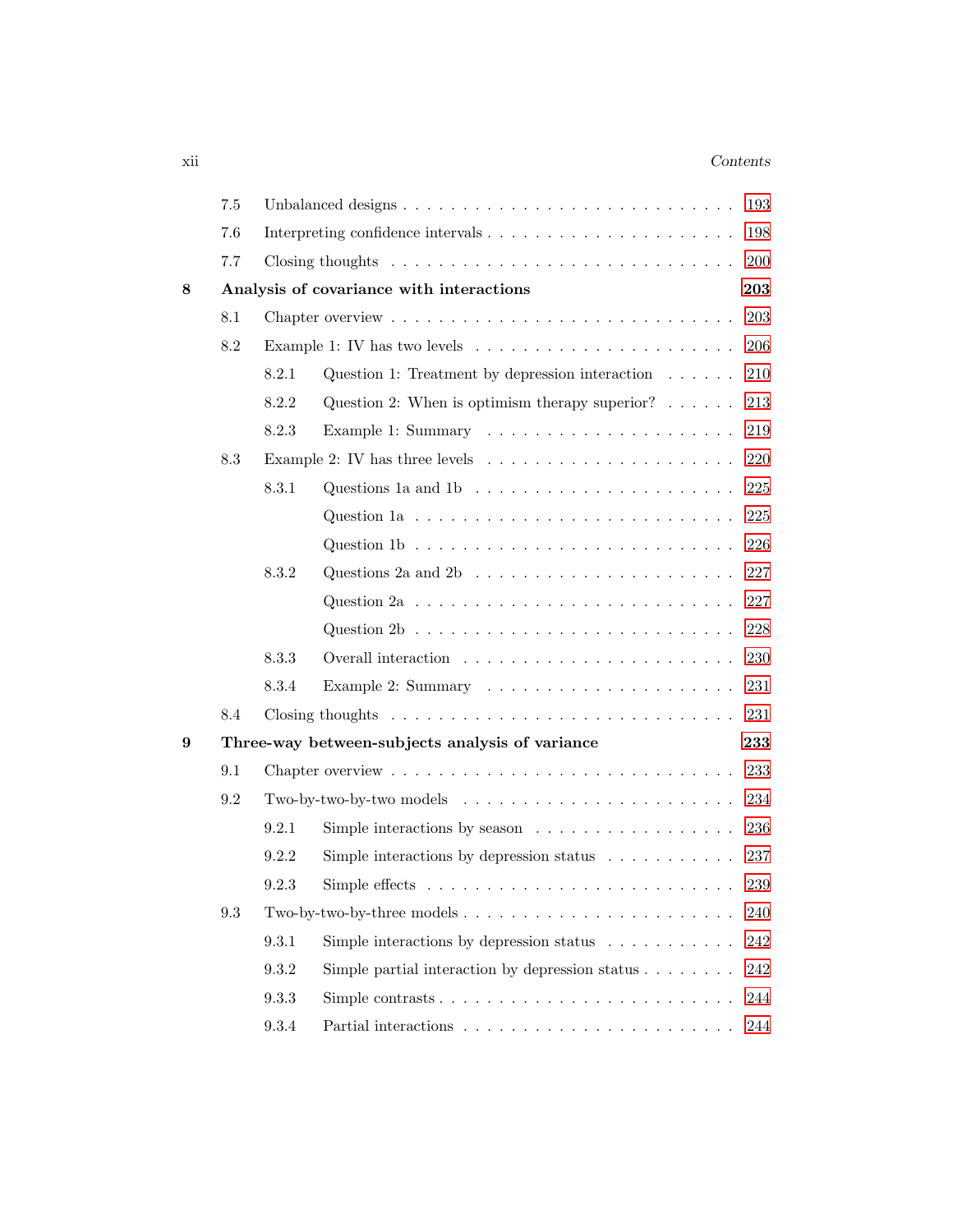### Contents xiii

|    | 9.4  |        | Three-by-three-by-three models and beyond $\ldots \ldots \ldots \ldots$              | 246 |
|----|------|--------|--------------------------------------------------------------------------------------|-----|
|    |      | 9.4.1  | Partial interactions and interaction contrasts                                       | 248 |
|    |      | 9.4.2  | Simple interactions $\ldots \ldots \ldots \ldots \ldots \ldots \ldots$               | 252 |
|    |      | 9.4.3  | Simple effects and simple contrasts $\ldots \ldots \ldots \ldots$                    | 256 |
|    | 9.5  |        | Closing thoughts $\dots \dots \dots \dots \dots \dots \dots \dots \dots \dots \dots$ | 257 |
| 10 |      |        | Supercharge your analysis of variance (via regression)                               | 259 |
|    | 10.1 |        |                                                                                      | 259 |
|    | 10.2 |        | Performing ANOVA tests via regression                                                | 260 |
|    | 10.3 |        |                                                                                      | 264 |
|    |      | 10.3.1 |                                                                                      | 265 |
|    |      | 10.3.2 |                                                                                      | 269 |
|    |      | 10.3.3 |                                                                                      | 273 |
|    |      | 10.3.4 |                                                                                      | 275 |
|    | 10.4 |        | Main effects with interactions: anova versus regress                                 | 276 |
|    | 10.5 |        |                                                                                      | 280 |
| 11 |      |        | Power analysis for analysis of variance and covariance                               | 281 |
|    | 11.1 |        |                                                                                      | 281 |
|    | 11.2 |        |                                                                                      | 282 |
|    |      | 11.2.1 | Example 1: Replicating a two-group comparison $\ldots \ldots$                        | 282 |
|    |      | 11.2.2 | Example 2: Using standardized effect sizes                                           | 284 |
|    |      | 11.2.3 |                                                                                      | 286 |
|    |      | 11.2.4 | Example 3: Power for a medium effect                                                 | 287 |
|    |      | 11.2.5 | Example 4: Power for a range of effect sizes                                         | 288 |
|    |      | 11.2.6 | Example 5: For a given N, compute the effect size $\ldots$                           | 290 |
|    |      | 11.2.7 | Example 6: Compute effect sizes given unequal Ns                                     | 291 |
|    | 11.3 |        |                                                                                      | 293 |
|    |      | 11.3.1 |                                                                                      | 293 |
|    |      |        | Hypothesis 1. Traditional therapy versus control $\dots \dots$                       | 293 |
|    |      |        |                                                                                      |     |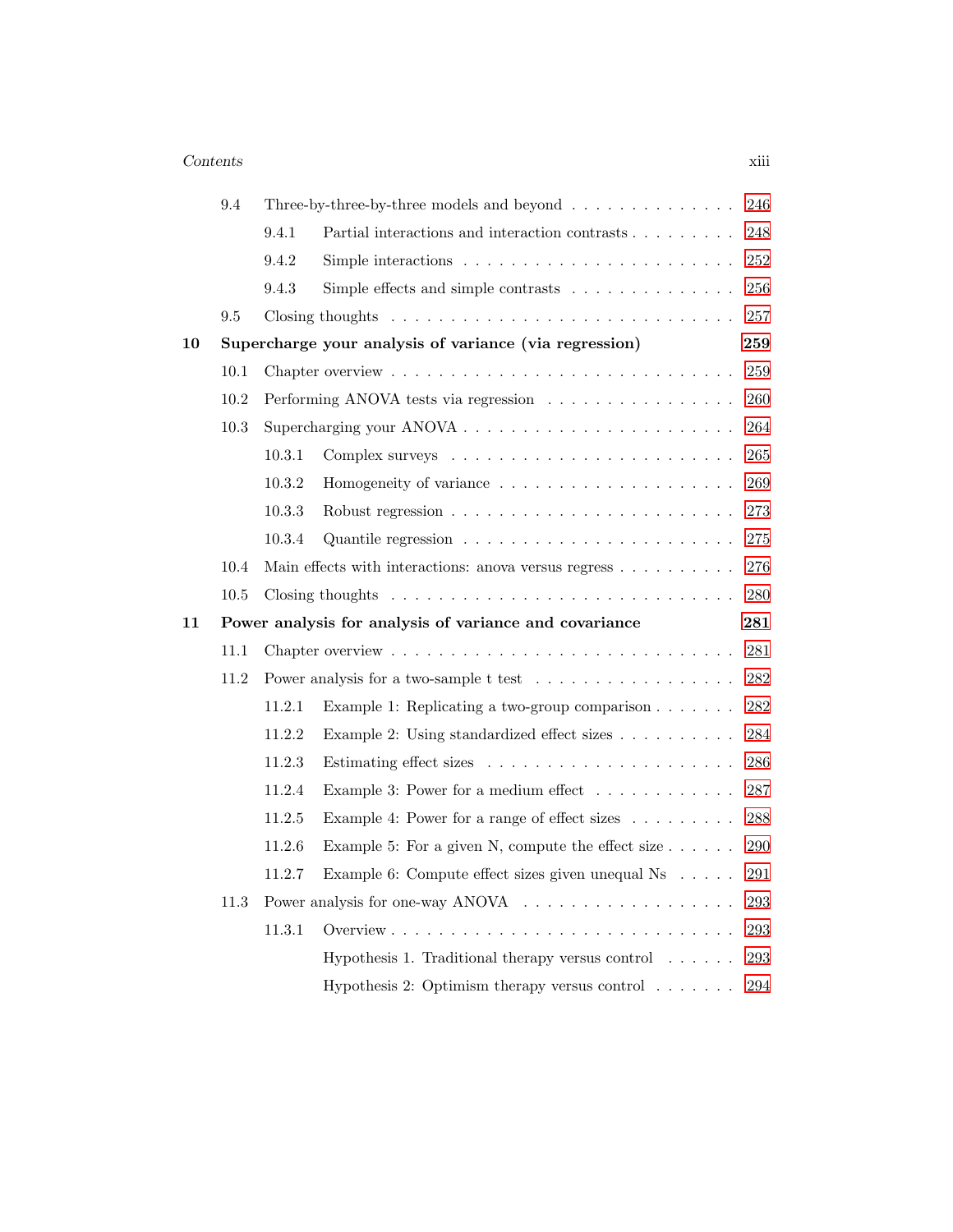|    |      | Hypothesis 3: Optimism therapy versus traditional therapy                            | 294     |
|----|------|--------------------------------------------------------------------------------------|---------|
|    |      |                                                                                      | 295     |
|    |      | 11.3.2<br>Example 7: Testing hypotheses $1$ and $2 \ldots \ldots \ldots$             | 295     |
|    |      | 11.3.3<br>Example 8: Testing hypotheses $2$ and $3 \ldots \ldots \ldots$             | 298     |
|    |      | 11.3.4                                                                               | 301     |
|    | 11.4 |                                                                                      | 301     |
|    |      | 11.4.1<br>Example 9: Using pretest as a covariate $\ldots \ldots \ldots$             | 301     |
|    |      | Example 10: Using correlated variables as covariates<br>11.4.2                       | 303     |
|    | 11.5 |                                                                                      | 306     |
|    |      | 11.5.1<br>Example 11: Replicating a two-by-two analysis $\ldots \ldots$              | $306\,$ |
|    |      | 11.5.2<br>Example 12: Standardized simple effects                                    | 307     |
|    |      | 11.5.3<br>Example 13: Standardized interaction effect                                | 309     |
|    |      | 11.5.4<br>Summary: Power for two-way ANOVA                                           | 309     |
|    | 11.6 | Closing thoughts $\dots \dots \dots \dots \dots \dots \dots \dots \dots \dots \dots$ | 310     |
|    |      |                                                                                      |         |
|    |      |                                                                                      |         |
| Ш  |      | Repeated measures and longitudinal designs                                           | 311     |
| 12 |      | Repeated measures designs                                                            | 313     |
|    | 12.1 | Chapter overview $\dots \dots \dots \dots \dots \dots \dots \dots \dots \dots \dots$ | 313     |
|    | 12.2 | Example 1: One-way within-subjects designs $\ldots \ldots \ldots \ldots$             | 314     |
|    | 12.3 | Example 2: Mixed design with two groups $\dots \dots \dots \dots \dots$              | 319     |
|    | 12.4 | Example 3: Mixed design with three groups $\dots \dots \dots \dots$                  | 324     |
|    | 12.5 | Comparing models with different residual covariance structures                       | $329\,$ |
|    | 12.6 | Example 1 revisited: Using compound symmetry $\dots \dots \dots$                     | 331     |
|    | 12.7 | Example 1 revisited again: Using small-sample methods $\ldots \ldots$                | 333     |
|    | 12.8 |                                                                                      | 337     |
|    | 12.9 | Closing thoughts $\ldots \ldots \ldots \ldots \ldots \ldots \ldots \ldots \ldots$    | 341     |
| 13 |      | Longitudinal designs                                                                 | 343     |
|    | 13.1 |                                                                                      | 343     |
|    | 13.2 |                                                                                      | 344     |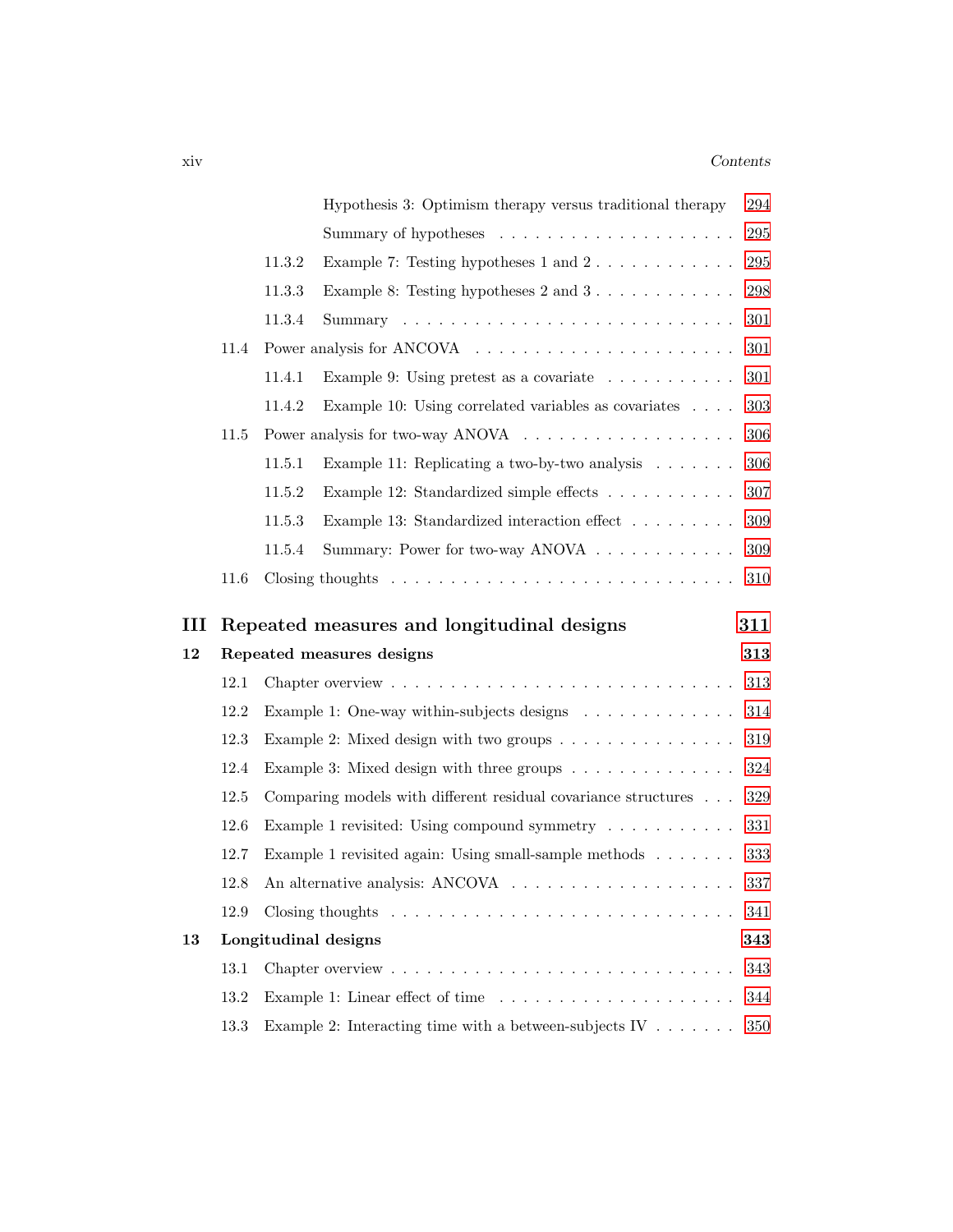|    | 13.4 |        | Example 3: Piecewise modeling of time                                                | 356     |
|----|------|--------|--------------------------------------------------------------------------------------|---------|
|    | 13.5 |        | Example 4: Piecewise effects of time by a categorical predictor                      | 363     |
|    |      | 13.5.1 |                                                                                      | 367     |
|    |      | 13.5.2 |                                                                                      | 368     |
|    |      | 13.5.3 | Jump at treatment $\dots \dots \dots \dots \dots \dots \dots \dots \dots$            | 370     |
|    |      | 13.5.4 | Comparisons among groups at particular days                                          | 372     |
|    |      | 13.5.5 |                                                                                      | 375     |
|    | 13.6 |        | Closing thoughts $\dots \dots \dots \dots \dots \dots \dots \dots \dots \dots \dots$ | 376     |
| IV |      |        | Regression models                                                                    | 377     |
| 14 |      |        | Simple and multiple regression                                                       | 379     |
|    | 14.1 |        |                                                                                      | 379     |
|    | 14.2 |        | Simple linear regression $\ldots \ldots \ldots \ldots \ldots \ldots \ldots \ldots$   | 380     |
|    |      | 14.2.1 | Decoding the output $\dots \dots \dots \dots \dots \dots \dots \dots$                | 382     |
|    |      | 14.2.2 | Computing predicted means using the margins command                                  | 383     |
|    |      | 14.2.3 | Graphing predicted means using the marginsplot command                               | 386     |
|    | 14.3 |        |                                                                                      | 389     |
|    |      | 14.3.1 |                                                                                      | 390     |
|    |      | 14.3.2 | Running the multiple regression model $\ldots \ldots \ldots \ldots$                  | 391     |
|    |      | 14.3.3 | Computing adjusted means using the margins command                                   | 392     |
|    |      | 14.3.4 | Describing the contribution of a predictor $\dots \dots \dots$                       | 394     |
|    |      |        | One-unit change                                                                      | 395     |
|    |      |        |                                                                                      | 395     |
|    |      |        |                                                                                      | 396     |
|    |      |        | One SD change in predictor                                                           | 397     |
|    |      |        | Partial and semipartial correlation                                                  | 398     |
|    | 14.4 |        | Testing multiple coefficients $\dots \dots \dots \dots \dots \dots \dots \dots$      | 400     |
|    |      | 14.4.1 | Testing whether coefficients equal zero                                              | 400     |
|    |      | 14.4.2 | Testing the equality of coefficients $\ldots \ldots \ldots \ldots \ldots$            | 401     |
|    |      | 14.4.3 | Testing linear combinations of coefficients $\hfill\ldots\ldots\ldots\ldots$         | $402\,$ |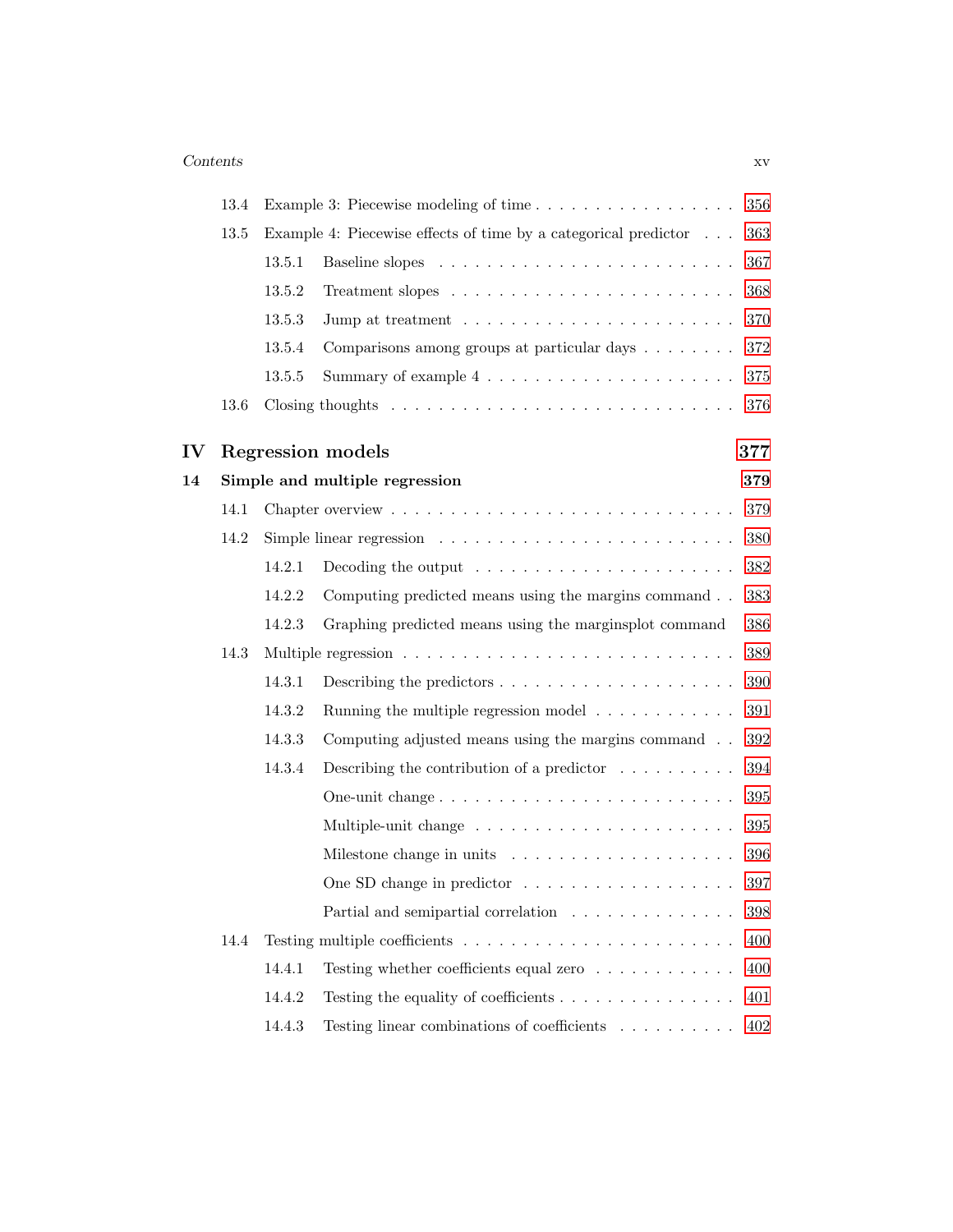### xvi Contents

|    | 14.5 | 403                                                                                         |
|----|------|---------------------------------------------------------------------------------------------|
| 15 |      | More details about the regress command<br>405                                               |
|    | 15.1 | 405                                                                                         |
|    | 15.2 | Regression options $\ldots \ldots \ldots \ldots \ldots \ldots \ldots \ldots \ldots$<br>405  |
|    | 15.3 | 408                                                                                         |
|    | 15.4 | 411                                                                                         |
|    | 15.5 | 412                                                                                         |
|    | 15.6 | 415                                                                                         |
|    | 15.7 | Displaying results with the estimates table command $\ldots \ldots \ldots$<br>417           |
|    | 15.8 | Closing thoughts $\dots \dots \dots \dots \dots \dots \dots \dots \dots \dots \dots$<br>418 |
| 16 |      | Presenting regression results<br>419                                                        |
|    | 16.1 | 419                                                                                         |
|    | 16.2 | 420                                                                                         |
|    | 16.3 | Presenting multiple models $\ldots \ldots \ldots \ldots \ldots \ldots \ldots \ldots$<br>423 |
|    | 16.4 | 427                                                                                         |
|    |      | Presenting a single model with esttab $\ldots \ldots \ldots \ldots$<br>16.4.1<br>428        |
|    |      | 16.4.2<br>Presenting multiple models with esttab<br>435                                     |
|    |      | Exporting results to other file formats $\ldots \ldots \ldots \ldots$<br>16.4.3<br>436      |
|    | 16.5 | More commands for presenting regression results $\ldots \ldots \ldots$<br>438               |
|    |      | 16.5.1<br>438                                                                               |
|    |      | 16.5.2<br>438                                                                               |
|    |      | 16.5.3<br>438                                                                               |
|    |      | 16.5.4<br>439                                                                               |
|    | 16.6 | Closing thoughts $\dots \dots \dots \dots \dots \dots \dots \dots \dots \dots \dots$<br>440 |
| 17 |      | Tools for model building<br>443                                                             |
|    | 17.1 | 443                                                                                         |
|    | 17.2 | Fitting multiple models on the same sample $\ldots \ldots \ldots \ldots$<br>443             |
|    | 17.3 | 448                                                                                         |
|    |      | 17.3.1<br>Example 1: A simple example $\ldots \ldots \ldots \ldots \ldots \ldots$<br>449    |
|    |      | 17.3.2<br>Example 2: A more realistic example<br>451                                        |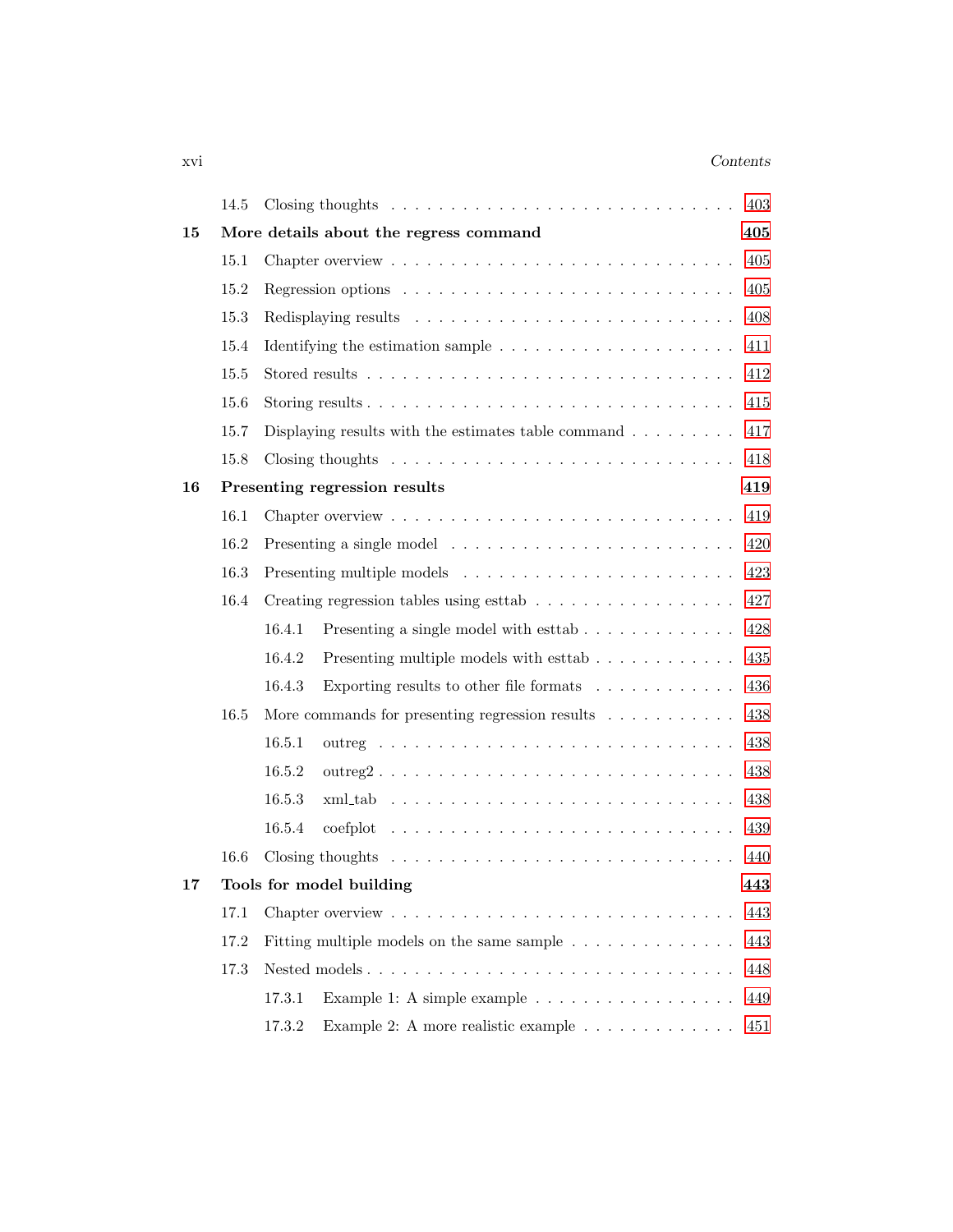### Contents xvii

|    | 17.4 | Stepwise models                                                                      | 454 |
|----|------|--------------------------------------------------------------------------------------|-----|
|    |      |                                                                                      |     |
|    | 17.5 | Closing thoughts $\ldots \ldots \ldots \ldots \ldots \ldots \ldots \ldots \ldots$    | 456 |
| 18 |      | Regression diagnostics                                                               | 457 |
|    | 18.1 |                                                                                      | 457 |
|    | 18.2 |                                                                                      | 458 |
|    |      | 18.2.1                                                                               | 460 |
|    |      | 18.2.2<br>Studentized residuals, leverage, Cook's D                                  | 463 |
|    |      | 18.2.3<br>Graphs of residuals, leverage, and Cook's D                                | 466 |
|    |      | DFBETAs and avplots $\dots \dots \dots \dots \dots \dots \dots$<br>18.2.4            | 467 |
|    |      | 18.2.5<br>Running a regression with and without observations $\ldots$ .              | 471 |
|    | 18.3 |                                                                                      | 472 |
|    |      | 18.3.1<br>Checking for nonlinearity graphically $\ldots \ldots \ldots \ldots$        | 472 |
|    |      | 18.3.2<br>Using scatterplots to check for nonlinearity $\ldots \ldots \ldots$        | 473 |
|    |      | Checking for nonlinearity using residuals $\ldots \ldots \ldots$<br>18.3.3           | 474 |
|    |      | 18.3.4<br>Checking for nonlinearity using a locally weighted smoother                | 475 |
|    |      | Graphing an outcome mean at each level of predictor $\ldots$ .<br>18.3.5             | 476 |
|    |      | 18.3.6                                                                               | 479 |
|    |      | 18.3.7<br>Checking for nonlinearity analytically $\ldots \ldots \ldots \ldots$       | 479 |
|    |      |                                                                                      | 480 |
|    |      | Using factor variables $\ldots \ldots \ldots \ldots \ldots \ldots \ldots$            | 481 |
|    | 18.4 |                                                                                      | 485 |
|    | 18.5 |                                                                                      | 487 |
|    | 18.6 |                                                                                      | 489 |
|    | 18.7 | Closing thoughts $\dots \dots \dots \dots \dots \dots \dots \dots \dots \dots \dots$ | 491 |
| 19 |      | Power analysis for regression                                                        | 493 |
|    | 19.1 |                                                                                      | 493 |
|    | 19.2 |                                                                                      | 493 |
|    | 19.3 |                                                                                      | 500 |
|    | 19.4 | Power for a nested multiple regression                                               | 500 |
|    | 19.5 |                                                                                      | 504 |
|    |      |                                                                                      |     |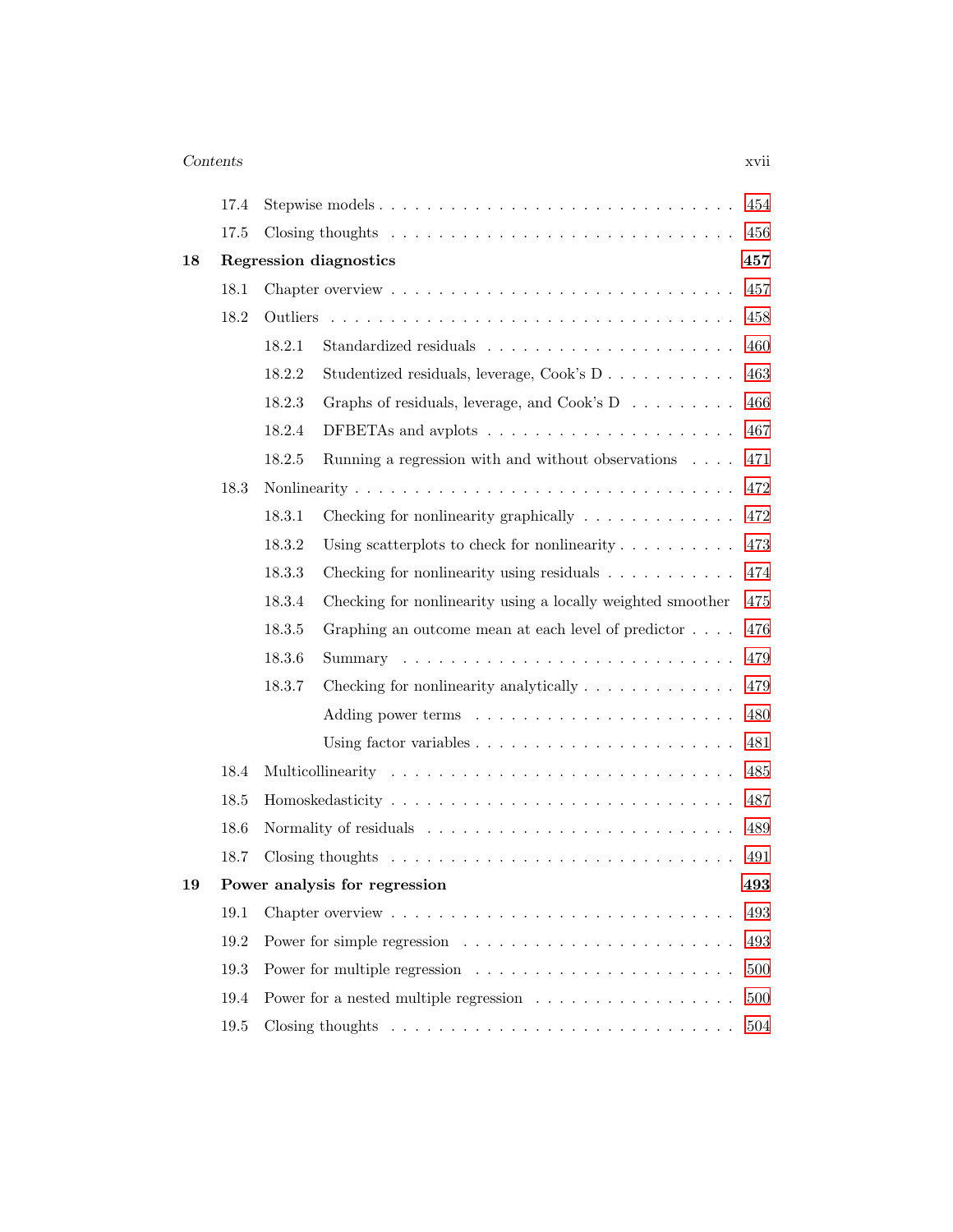### xviii Contents

| $\bf V$ |      | Stata overview<br>507                                                                   |     |  |
|---------|------|-----------------------------------------------------------------------------------------|-----|--|
| 20      |      | Common features of estimation commands                                                  | 509 |  |
|         | 20.1 |                                                                                         | 509 |  |
|         | 20.2 |                                                                                         | 510 |  |
|         | 20.3 |                                                                                         | 511 |  |
|         | 20.4 |                                                                                         | 512 |  |
|         | 20.5 |                                                                                         | 513 |  |
|         |      | 20.5.1                                                                                  | 513 |  |
|         |      | The nestreg: $prefix \ldots \ldots \ldots \ldots \ldots \ldots \ldots$<br>20.5.2        | 514 |  |
|         |      | 20.5.3                                                                                  | 515 |  |
|         |      | The svy: prefix $\dots \dots \dots \dots \dots \dots \dots \dots \dots \dots$<br>20.5.4 | 515 |  |
|         |      | 20.5.5                                                                                  | 516 |  |
|         | 20.6 |                                                                                         | 516 |  |
|         | 20.7 |                                                                                         | 517 |  |
|         | 20.8 | Closing thoughts $\ldots \ldots \ldots \ldots \ldots \ldots \ldots \ldots \ldots$       | 517 |  |
| 21      |      | Postestimation commands                                                                 | 519 |  |
|         | 21.1 |                                                                                         | 519 |  |
|         | 21.2 | The contrast command $\ldots \ldots \ldots \ldots \ldots \ldots \ldots \ldots \ldots$   | 519 |  |
|         | 21.3 | The margins command $\ldots \ldots \ldots \ldots \ldots \ldots \ldots \ldots \ldots$    | 524 |  |
|         |      | The at() option $\dots \dots \dots \dots \dots \dots \dots \dots \dots \dots$<br>21.3.1 | 525 |  |
|         |      | 21.3.2<br>Margins with factor variables                                                 | 529 |  |
|         |      | Margins with factor variables and the at () option $\ldots \ldots$<br>21.3.3            | 533 |  |
|         |      | The dydx() option $\ldots \ldots \ldots \ldots \ldots \ldots \ldots$<br>21.3.4          | 534 |  |
|         | 21.4 |                                                                                         | 539 |  |
|         | 21.5 | The pwcompare command $\ldots \ldots \ldots \ldots \ldots \ldots \ldots \ldots 550$     |     |  |
|         | 21.6 |                                                                                         | 555 |  |
| 22      |      | Stata data management commands                                                          | 557 |  |
|         | 22.1 | Chapter overview $\dots \dots \dots \dots \dots \dots \dots \dots \dots \dots \dots$    | 557 |  |
|         | 22.2 |                                                                                         | 558 |  |
|         |      | 22.2.1                                                                                  | 558 |  |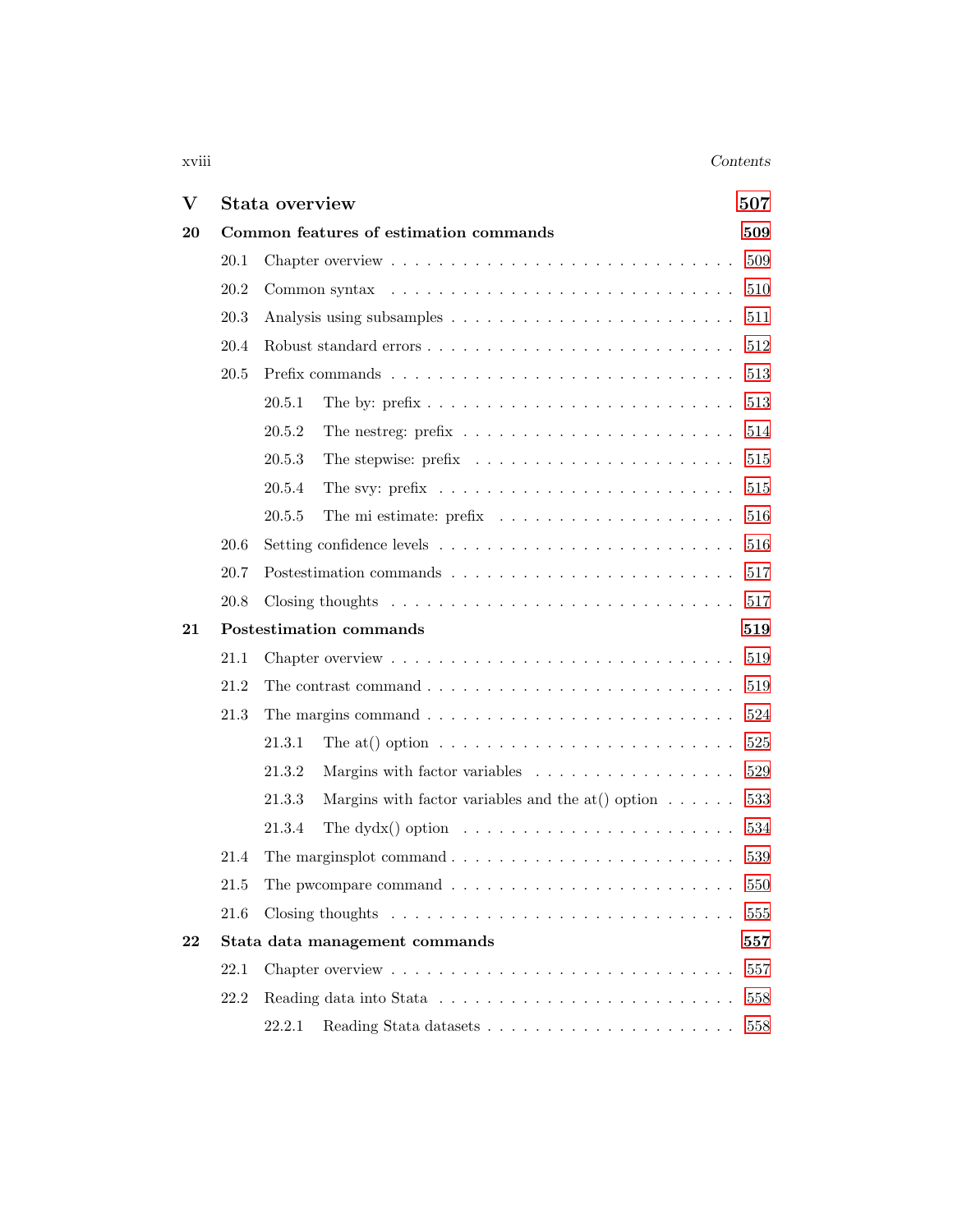|                   |      | 22.2.2 |                                                                                            | 559 |
|-------------------|------|--------|--------------------------------------------------------------------------------------------|-----|
|                   |      | 22.2.3 | Reading comma-separated files                                                              | 560 |
|                   |      | 22.2.4 |                                                                                            | 560 |
|                   | 22.3 |        | Saving data $\ldots \ldots \ldots \ldots \ldots \ldots \ldots \ldots \ldots \ldots \ldots$ | 561 |
|                   | 22.4 |        |                                                                                            | 562 |
|                   |      | 22.4.1 |                                                                                            | 563 |
|                   |      | 22.4.2 |                                                                                            | 563 |
|                   |      | 22.4.3 |                                                                                            | 565 |
|                   | 22.5 |        |                                                                                            | 566 |
|                   |      | 22.5.1 | Creating new variables with generate                                                       | 566 |
|                   |      | 22.5.2 | Modifying existing variables with replace $\ldots \ldots \ldots$                           | 567 |
|                   |      | 22.5.3 | Extensions to generate egen $\dots \dots \dots \dots \dots \dots$                          | 568 |
|                   |      | 22.5.4 |                                                                                            | 569 |
|                   | 22.6 |        | Keeping and dropping variables $\ldots \ldots \ldots \ldots \ldots \ldots \ldots$          | 570 |
|                   | 22.7 |        | Keeping and dropping observations $\dots \dots \dots \dots \dots \dots \dots$              | 572 |
|                   | 22.8 |        | Combining datasets                                                                         | 574 |
|                   |      | 22.8.1 |                                                                                            | 574 |
|                   |      | 22.8.2 |                                                                                            | 576 |
|                   | 22.9 |        |                                                                                            | 578 |
|                   |      | 22.9.1 | Reshaping datasets wide to long                                                            | 578 |
|                   |      | 22.9.2 | Reshaping datasets long to wide                                                            | 580 |
|                   |      |        |                                                                                            | 582 |
| $\boldsymbol{23}$ |      |        | Stata equivalents of common IBM SPSS Commands                                              | 583 |
|                   | 23.1 |        |                                                                                            | 584 |
|                   | 23.2 |        |                                                                                            | 584 |
|                   | 23.3 |        |                                                                                            | 586 |
|                   | 23.4 |        |                                                                                            | 588 |
|                   | 23.5 |        | <b>AUTORECODE</b>                                                                          | 589 |
|                   | 23.6 |        |                                                                                            | 591 |
|                   | 23.7 |        |                                                                                            | 593 |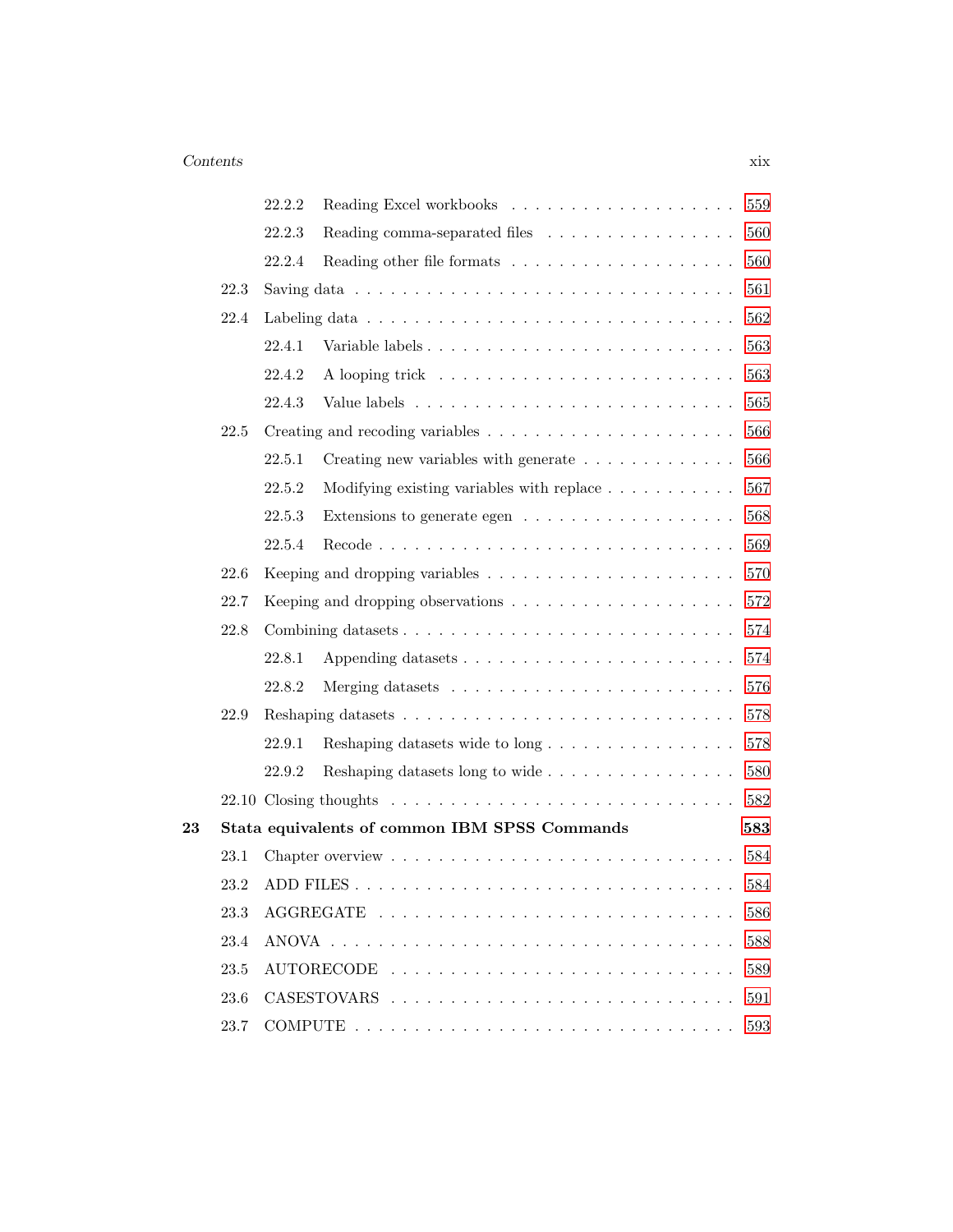### xx Contents

| 23.8 |                           | 594 |
|------|---------------------------|-----|
| 23.9 |                           | 594 |
|      |                           | 596 |
|      | 23.11 DELETE VARIABLES    | 597 |
|      |                           | 599 |
|      |                           | 600 |
|      |                           | 601 |
|      |                           | 602 |
|      |                           | 602 |
|      |                           | 603 |
|      |                           | 603 |
|      |                           | 605 |
|      |                           | 605 |
|      | 23.21 LOGISTIC REGRESSION | 606 |
|      |                           | 606 |
|      |                           | 608 |
|      |                           | 608 |
|      |                           | 610 |
|      |                           | 611 |
|      |                           | 611 |
|      |                           | 612 |
|      |                           | 613 |
|      |                           | 614 |
|      |                           | 615 |
|      |                           | 615 |
|      |                           | 617 |
|      |                           | 618 |
|      |                           | 618 |
|      |                           | 618 |
|      |                           | 619 |
|      |                           |     |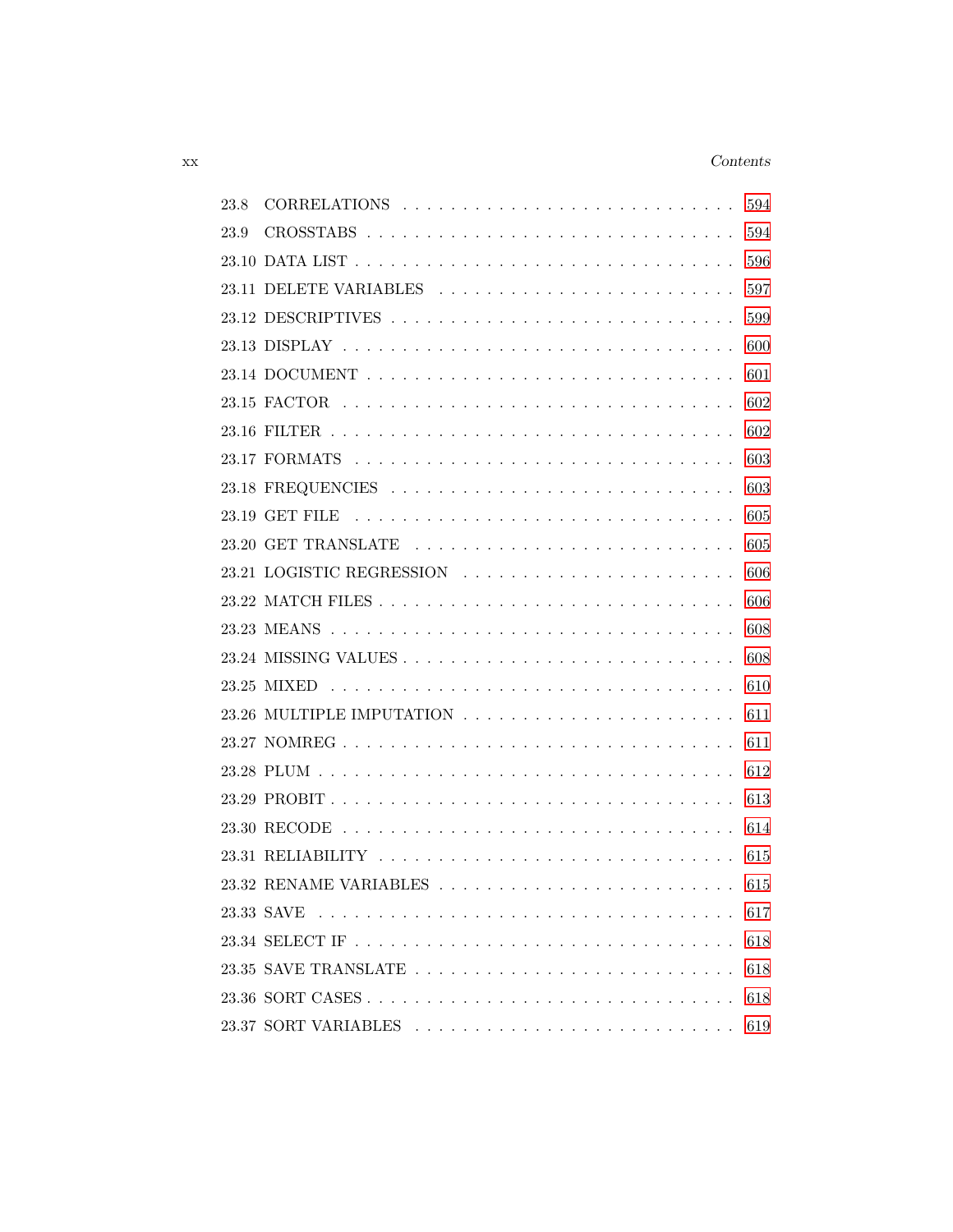### Contents xxi

| <b>References</b> |               | 625 |
|-------------------|---------------|-----|
|                   | Author index  | 627 |
|                   | Subject index | 629 |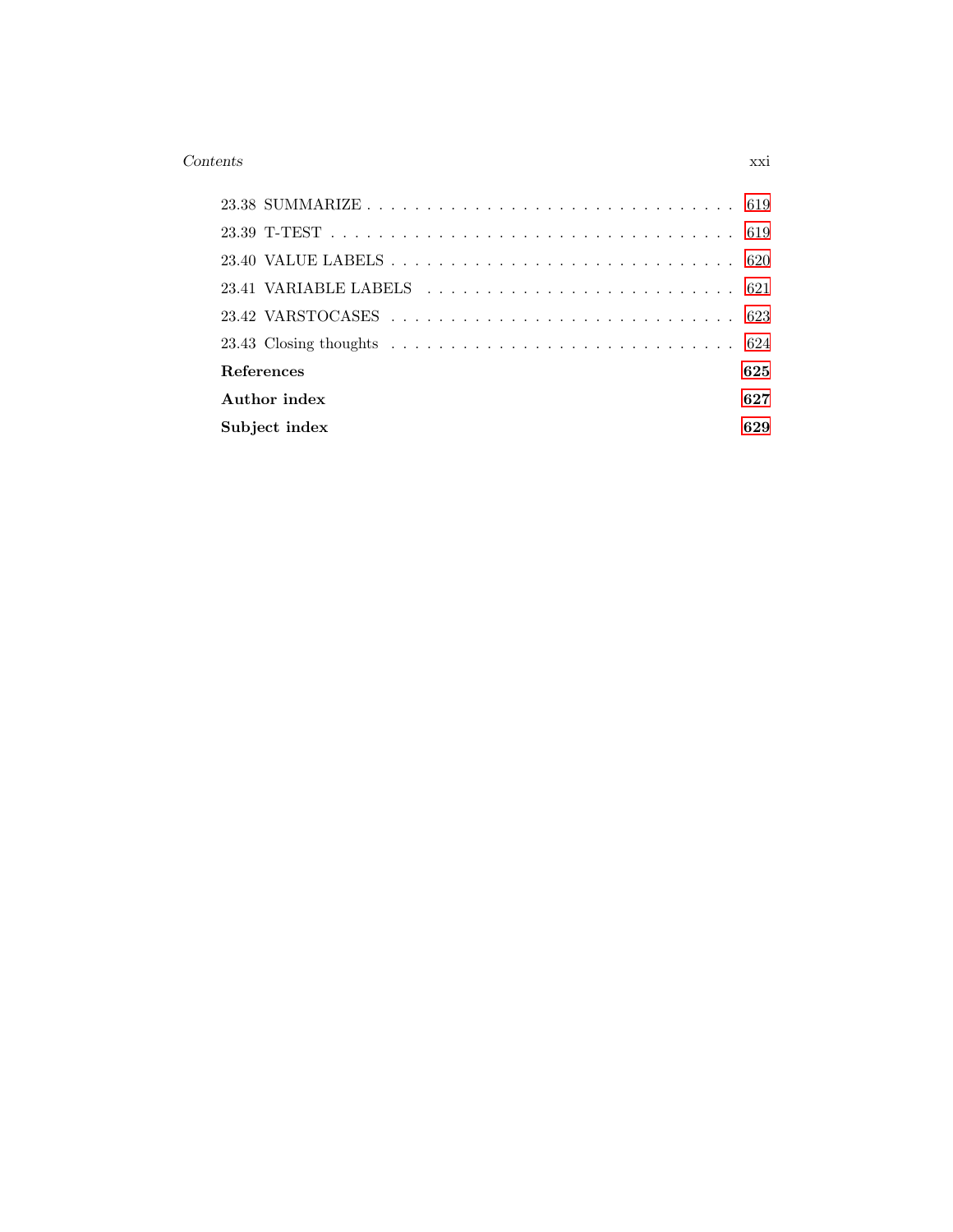(Pages omitted)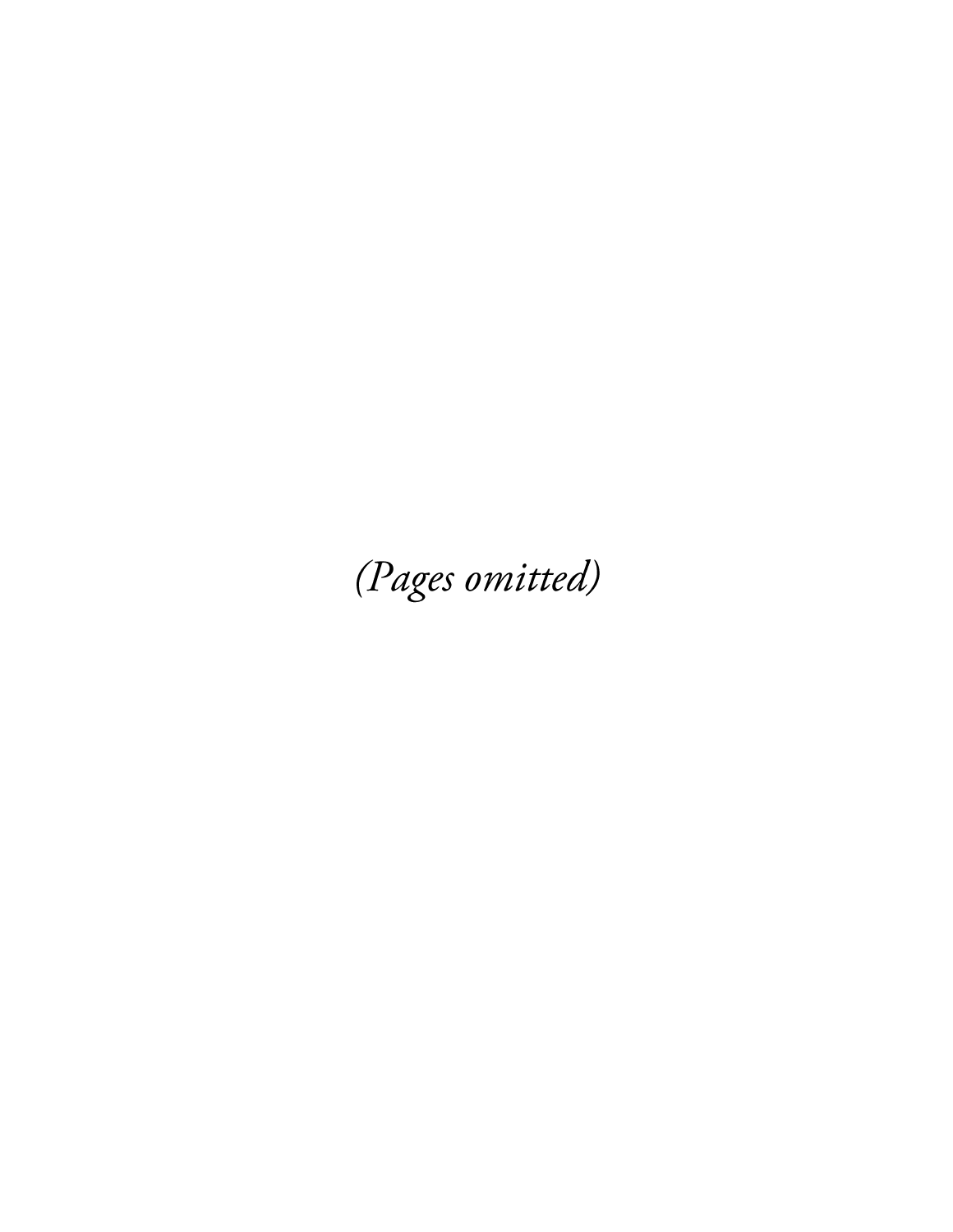## Preface

I worked as a statistical consultant at the University of California, Los Angeles, ATS statistical consulting group for over 12 years. Before the start of every walk-in consulting session, I would wonder about the questions that would walk into our office. Every session was different, with people bringing questions from all parts of the campus. When a new client walked in the door, one of my first questions was, What department are you from? It might have seemed like a polite question as we got to know each other before diving into the heart of his or her problem. But this was an essential question for me: the answer would guide the way I handled the entire visit.

In working as a consultant who served so many schools and departments, I discovered that there are many regional dialects of statistics. Depending on your school or department, there are certain types of statistical models you emphasize, customs you embrace, and types of terminology you favor. This is why there are statistics books that are written specifically for certain disciplines—to address the statistical customs and traditions within that discipline.

My home discipline is psychology, in which I received my bachelor's, master's, and doctorate. As I was taught statistics, my professors focused on forming specific hypothesis tests for the exact predicted pattern of results. They emphasized taking a laserlike focus on specific contrasts that would directly test the hypothesis of interest. This was especially the case when I was taught about factorial analysis of variance (ANOVA), where a finding of an overall interaction effect was nothing to get excited about because the significant interaction could be consistent with a variety of patterns of results, some of which could be contrary to our hypotheses. We were taught to graph the interactions and probe and dissect the interaction using planned contrasts to test for the exact pattern of results that we hypothesized.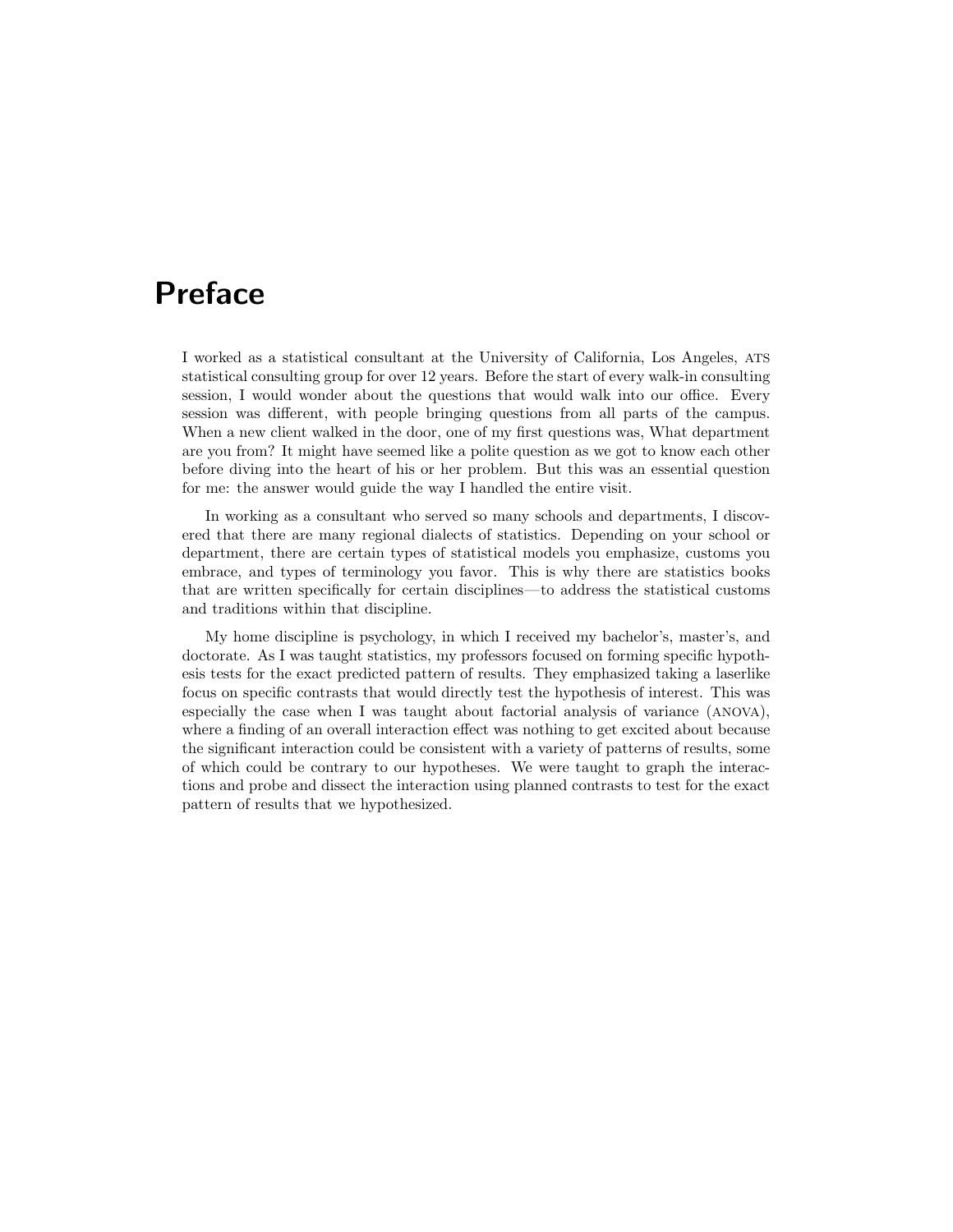I brought this training to my statistical consulting and my use of statistical packages. However, I frequently found that my training regarding ways of dissecting interactions was not so easily supported by statistical packages—that is, until the most recent versions of Stata. Unlike any other statistical package that I have ever used, Stata provides a suite of tools that allows us to probe, interpret, understand, and graph the results of ANOVA models. These tools are incredibly powerful; they are also very simple and intuitive. In this book, I show how you can use this suite of ANOVA tools to easily form contrasts among groups and dissect interactions with surgical precision. This allows you to present tests of hypotheses regarding the specific pattern of your results, establishing not only that your results are significant but also that they are in the pattern predicted. The suite of tools also integrates graphing tools so that you can use graphics as a means of interpreting your results and for presenting results to others.

The heart and spirit of this book is about showcasing this suite of ANOVA tools that Stata offers, but that does not mean this book is limited to just the presentation of ANOVA. This is because this suite of ANOVA tools can be applied to a wide variety of designs, including analysis of covariance, analysis of covariance with interactions, repeated measures designs, longitudinal designs, and the analysis of survey data to name just a few. This suite of tools can also be used in the context of a wide variety of regression modeling methods, including ordinary regression, robust regression, multilevel models, logistic regression, and Poisson regression.

As I see it, one of the strengths of learning statistics from a behavioral science perspective is seeing how factorial designs can help us understand how the effect of one variable is moderated by another variable through testing of interactions. With most statistical packages, you are handcuffed to using these tools only in the context of a traditional ANOVA. Once you extend your reach outside that realm, these tools are taken away from you. In Stata, you carry this suite of tools with you as you run a multilevel model, a robust regression, a logistic regression, or even a regression based on complex survey sampling. In this book, my aim is to show how you can use these familiar tools and to enable you to apply them across a wide variety of designs and modeling methods.

While this book draws upon my statistical training from the perspective of psychology, it is written for anyone in the behavioral sciences and anyone who would like to learn how to apply ANOVA (and ANOVA-like tools) to a variety of designs and modeling techniques using Stata. Regardless of your home discipline, I hope this book shows how you can use Stata to understand your results so that you can interpret and present them with clarity and confidence.

July 2015

Valencia, California and Michael N. Mitchell N. Mitchell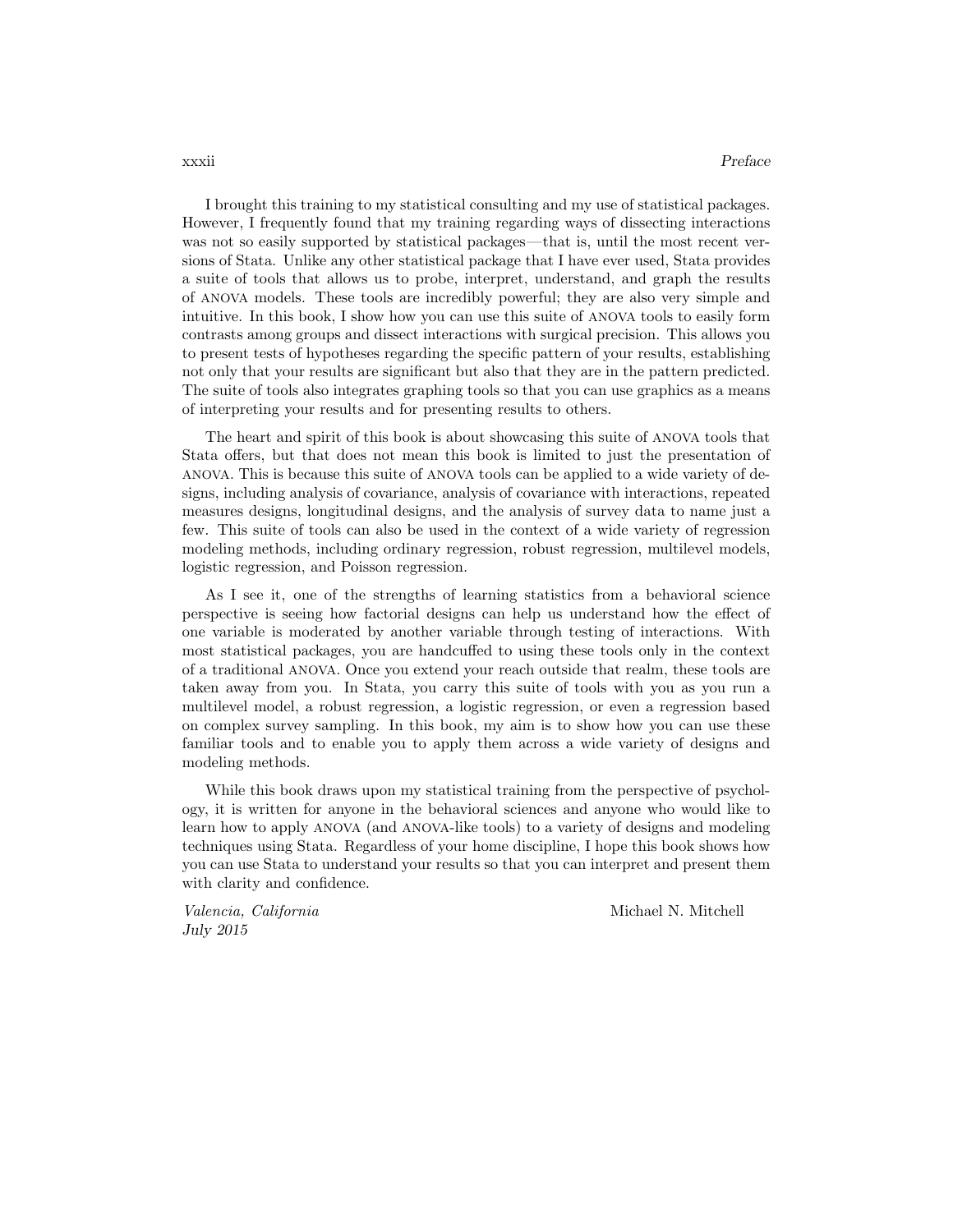(Pages omitted)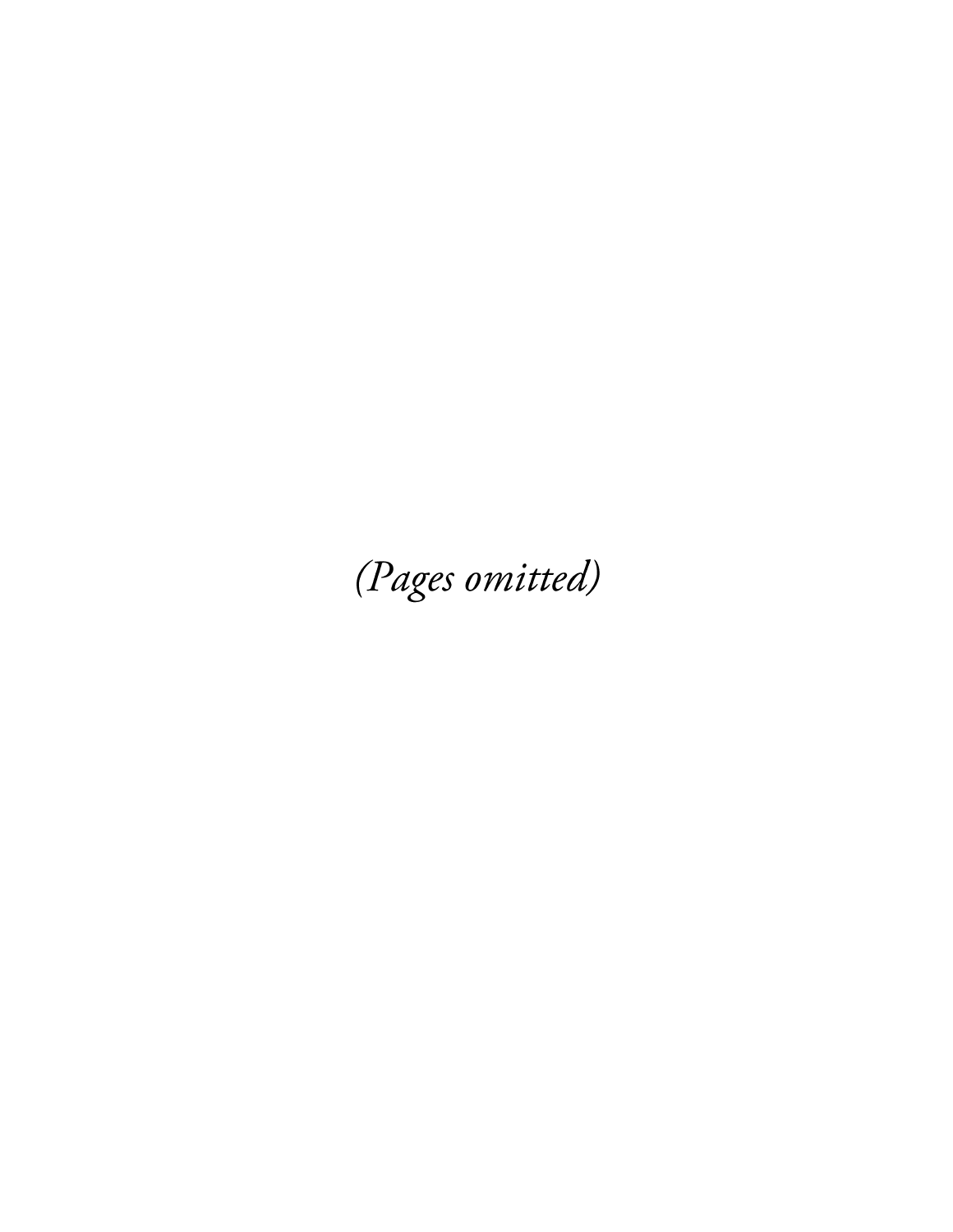# 5 Contrasts for a one-way ANOVA

| 5.1  |       | Chapter overview $\dots \dots \dots \dots \dots \dots \dots \dots \dots \dots$  | 85  |
|------|-------|---------------------------------------------------------------------------------|-----|
| 5.2  |       | Introducing contrasts $\ldots \ldots \ldots \ldots \ldots \ldots \ldots \ldots$ | 86  |
|      | 5.2.1 | Computing and graphing means $\dots \dots \dots \dots \dots$                    | 88  |
|      | 5.2.2 | Making contrasts among means                                                    | 89  |
|      | 5.2.3 | Graphing contrasts $\ldots \ldots \ldots \ldots \ldots \ldots \ldots$           | 90  |
|      | 5.2.4 | Options with the margins and contrast commands $\ldots$ .                       | 92  |
|      | 5.2.5 | Computing effect sizes for contrasts                                            | 96  |
|      | 5.2.6 |                                                                                 | 98  |
| 5.3  |       | Overview of contrast operators $\dots \dots \dots \dots \dots$                  | 98  |
| 5.4  |       | Compare each group against a reference group                                    | 99  |
|      | 5.4.1 | Selecting a specific contrast $\ldots \ldots \ldots \ldots \ldots$              | 100 |
|      | 5.4.2 | Selecting a different reference group $\dots \dots \dots \dots$                 | 101 |
|      | 5.4.3 | Selecting a contrast and reference group $\ldots \ldots \ldots$                 | 101 |
| 5.5  |       | Compare each group against the grand mean $\dots \dots$                         | 102 |
|      | 5.5.1 | Selecting a specific contrast                                                   | 104 |
| 5.6  |       | Compare adjacent means                                                          | 105 |
|      | 5.6.1 |                                                                                 | 108 |
|      | 5.6.2 | Selecting a specific contrast $\ldots \ldots \ldots \ldots \ldots$              | 109 |
| 5.7  |       | Comparing with the mean of subsequent and previous levels.                      | 111 |
|      | 5.7.1 | Comparing with the mean of previous levels $\ldots \ldots$                      | 115 |
|      | 5.7.2 | Selecting a specific contrast $\ldots \ldots \ldots \ldots \ldots$              | 116 |
| 5.8  |       |                                                                                 | 117 |
| 5.9  |       |                                                                                 | 120 |
| 5.10 |       |                                                                                 | 123 |
| 5.11 |       |                                                                                 | 125 |
| 5.12 |       | Closing thoughts $\dots \dots \dots \dots \dots \dots \dots \dots \dots \dots$  | 133 |
|      |       |                                                                                 |     |

### 5.1 Chapter overview

This chapter is devoted to showing you how to perform specific comparisons among groups (contrasts) after performing a one-way analysis of variance (ANOVA). Such contrasts allow you to test for the exact pattern of results that you hypothesized before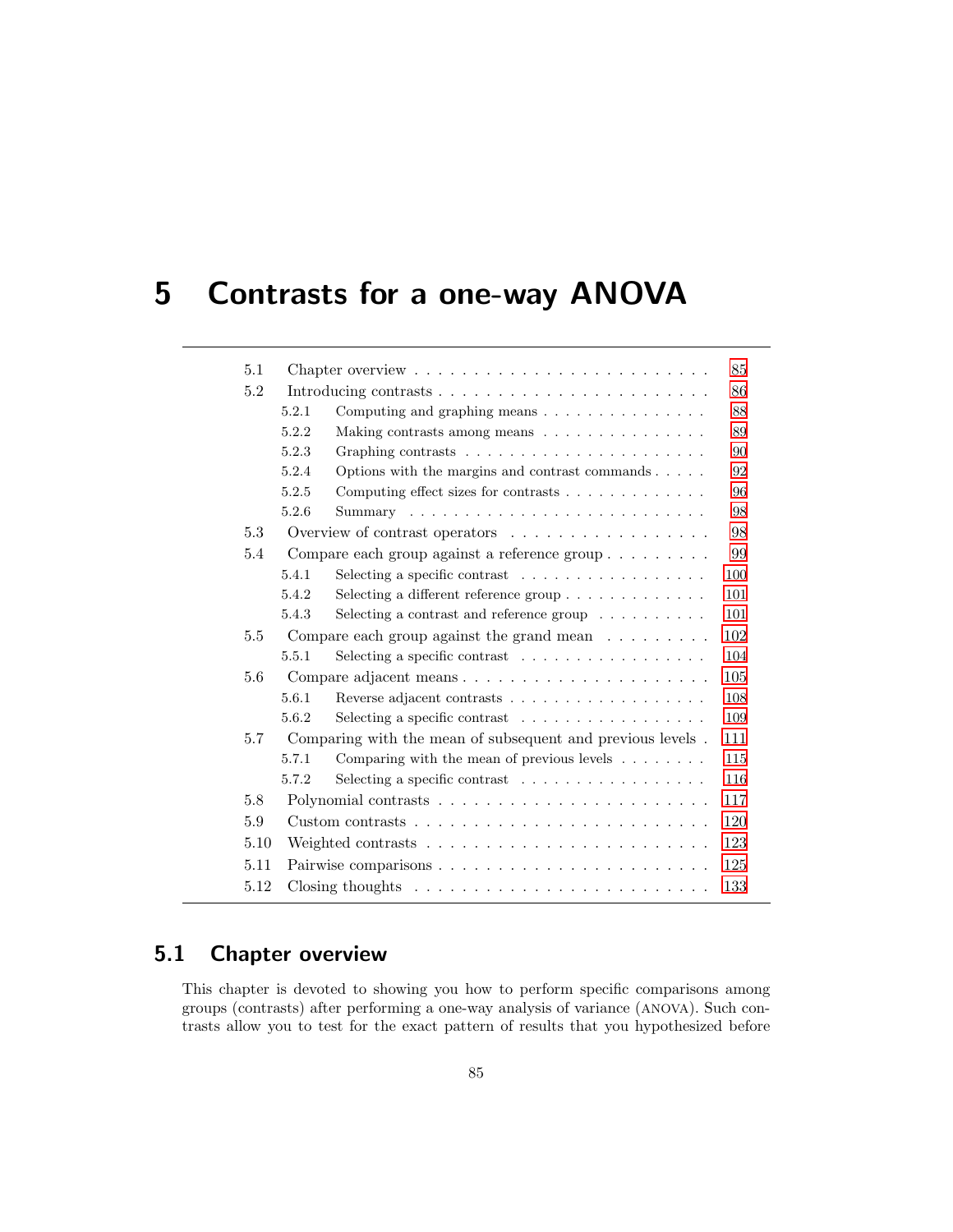the start of your study. This chapter illustrates many different kinds of contrasts that you can perform using Stata's built-in contrast operators. Further, it shows how you can perform custom contrasts (if you want to perform a contrast that is not among the built-in contrasts).

### 5.2 Introducing contrasts

It turns out that Professor Cheer is interested in studying happiness as well as studying optimism. She is interested in exploring the effect of marital status on happiness. She decides to explore this question using the General Social Survey (GSS) dataset from the year 2012. The use command reads this dataset into memory. (Section 1.1 shows how to download the example datasets.)

. use gss2012\_sbs, clear

Let's start by looking at a frequency distribution of the variable marital, which contains the marital status of the respondent. The distribution of this variable is shown with the user-written fre command (see section 1.1 to see how to download this command).

```
. fre marital
marital marital status
```

|       |                 | Freq. | Percent | Valid  | Cum.   |
|-------|-----------------|-------|---------|--------|--------|
| Valid | 1 married       | 900   | 45.59   | 45.59  | 45.59  |
|       | 2 widowed       | 163   | 8.26    | 8.26   | 53.85  |
|       | 3 divorced      | 317   | 16.06   | 16.06  | 69.91  |
|       | 4 separated     | 68    | 3.44    | 3.44   | 73.35  |
|       | 5 never married | 526   | 26.65   | 26.65  | 100.00 |
|       | Total           | 1974  | 100.00  | 100.00 |        |

This shows that 1,974 people responded, and their responses were coded as married, widowed, divorced, separated, or never married. The fre command shows the numeric codes associated with each of these responses.

Let's now use the free command to show the frequency distribution for the variable happy7, which is the happiness rating of the respondent on a 1 to 7 scale. We can see that a response of 1 represents Completely unhappy and that a response of 7 represents Completely happy. For this question, there are 1,284 valid responses and 690 missing values. This large number of missing values reflects the fact that this question was only asked of some of the respondents.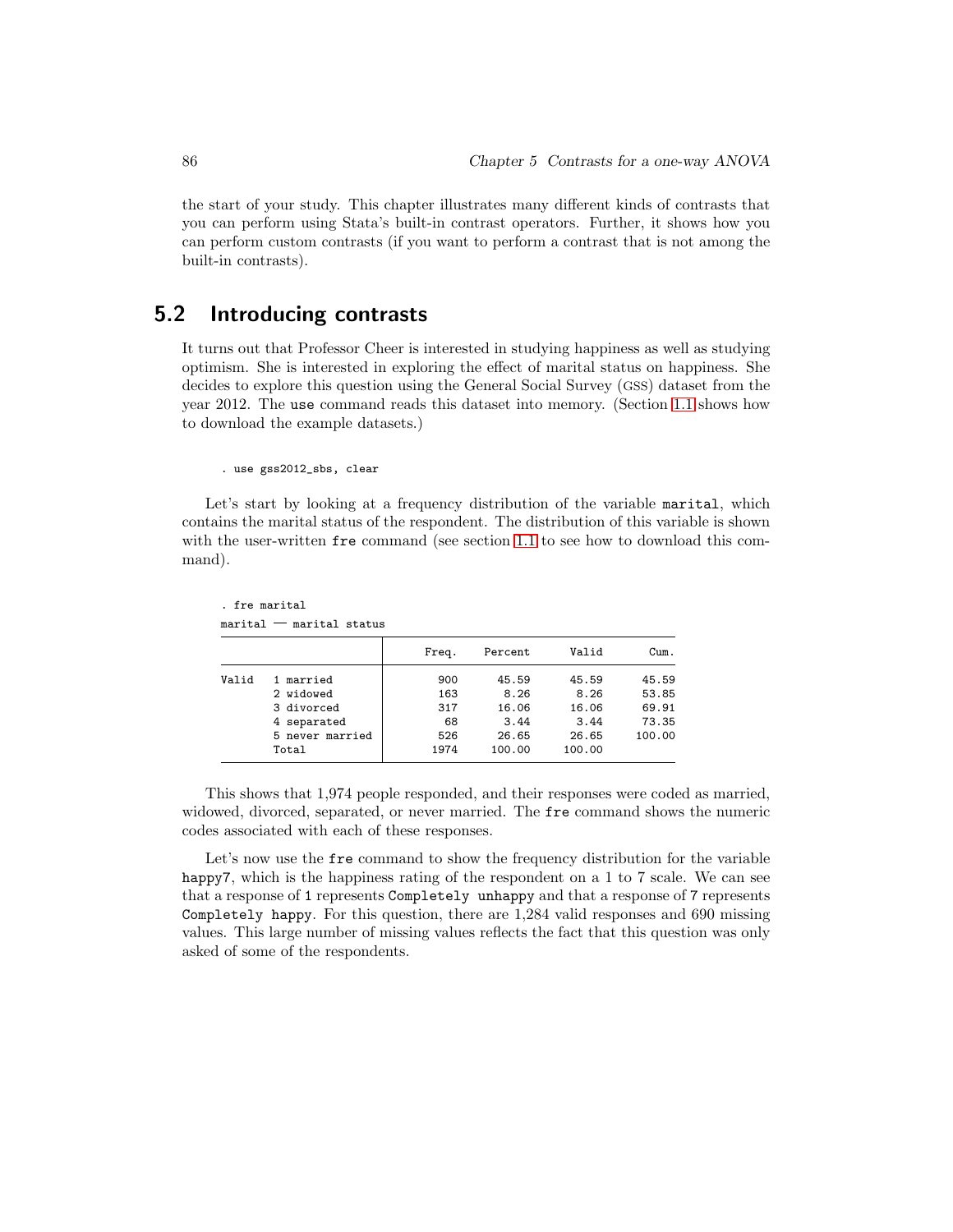### 5.2 Introducing contrasts 87

. fre happy7 happy $7$  – how happy R is (recoded)

|       |   |                              | Freq. | Percent | Valid  | Cum.   |
|-------|---|------------------------------|-------|---------|--------|--------|
| Valid | 1 | Completely unhappy           | 5     | 0.25    | 0.39   | 0.39   |
|       | 2 | Very unhappy                 | 16    | 0.81    | 1.25   | 1.64   |
|       | 3 | Fairly unhappy               | 35    | 1.77    | 2.73   | 4.36   |
|       | 4 | Neither happy nor<br>unhappy | 77    | 3.90    | 6.00   | 10.36  |
|       | 5 | Fairly happy                 | 440   | 22.29   | 34.27  | 44.63  |
|       | 6 | Very happy                   | 563   | 28.52   | 43.85  | 88.47  |
|       |   | Completely happy             | 148   | 7.50    | 11.53  | 100.00 |
|       |   | Total                        | 1284  | 65.05   | 100.00 |        |
|       |   | Missing .c Cannot choose     | 11    | 0.56    |        |        |
|       |   | .i Inapplicable              | 672   | 34.04   |        |        |
|       |   | .n No Answer                 | 7     | 0.35    |        |        |
|       |   | Total                        | 690   | 34.95   |        |        |
| Total |   |                              | 1974  | 100.00  |        |        |

Let's now perform a one-way ANOVA in which happy7 is the  $DV^1$  and marital status (marital) is the IV.

. anova happy7 marital

|          | Number of $obs =$<br>Root MSE<br>$=$ | 1,284<br>.977102 | R-squared | Adj $R$ -squared = 0.0378 | $= 0.0408$ |
|----------|--------------------------------------|------------------|-----------|---------------------------|------------|
| Source   | Partial SS                           | df               | MS        | F                         | Prob>F     |
| Model    | 51.89968                             | 4                | 12.97492  | 13.59                     | 0.0000     |
| marital  | 51.89968                             | 4                | 12.97492  | 13.59                     | 0.0000     |
| Residual | 1221.0972                            | 1,279            | .95472807 |                           |            |
| Total    | 1272.9969                            | 1,283            | .99220334 |                           |            |

The  $F$  statistic above tests the null hypothesis that the mean of happiness is equal for all five levels of marital status. We can express this null hypothesis as shown below.

$$
H_0: \mu_1 = \mu_2 = \mu_3 = \mu_4 = \mu_5
$$

The overall test of this null hypothesis is significant:  $F(4, 1279) = 13.59$ ,  $p < 0.001$ . We can reject the null hypothesis that the average happiness is equal among the five marital status groups.

<sup>1.</sup> Some might be bothered by analyzing a Likert scale like happy7 as though it were measured on an interval scale. For the sake of these examples, let's assume that happy7 is measured on an interval scale.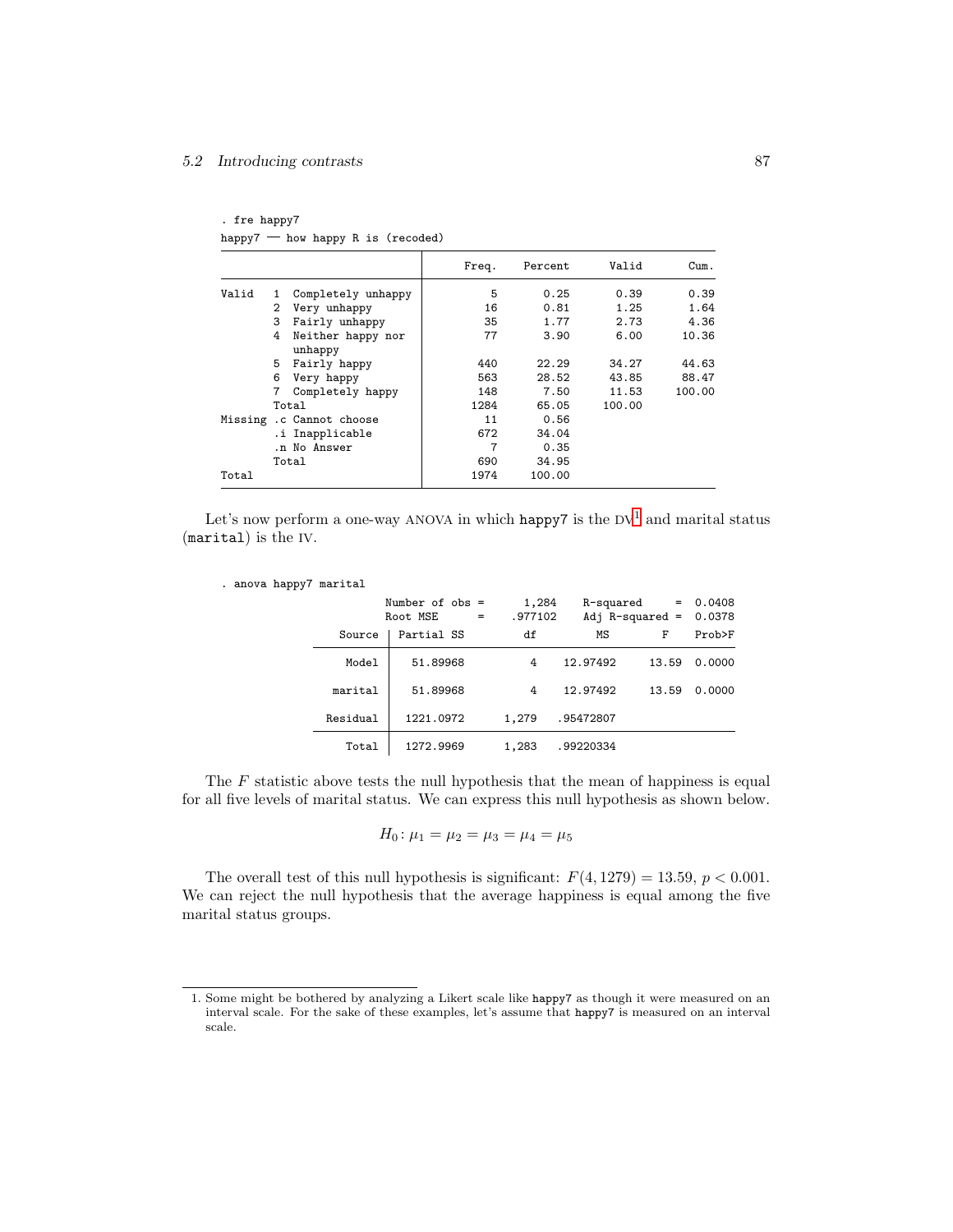### 5.2.1 Computing and graphing means

Let's use the margins command to compute the mean of happiness by marital status. This output shows, for example, that the mean of happiness for those who are married (group 1) is  $5.71$  with a  $95\%$  confidence interval (CI) of  $5.63$  to  $5.79$ .

| . margins marital, nopvalues |          |                           |                                           |                                       |     |
|------------------------------|----------|---------------------------|-------------------------------------------|---------------------------------------|-----|
| Adjusted predictions         |          |                           |                                           | 1,284                                 |     |
|                              |          |                           |                                           |                                       |     |
|                              |          |                           |                                           |                                       |     |
| Margin                       |          |                           |                                           |                                       |     |
|                              |          |                           |                                           |                                       |     |
| 5.714038                     | .0406773 | 5.634237                  | 5.79384                                   |                                       |     |
| 5.429907                     | .09446   | 5.244593                  | 5.61522                                   |                                       |     |
| 5.252475                     | .0687486 | 5.117603                  | 5.387348                                  |                                       |     |
| 5.119048                     | .1507701 | 4.823264                  | 5.414831                                  |                                       |     |
| 5.365169                     | .0517863 | 5.263573                  | 5.466764                                  |                                       |     |
|                              |          | Delta-method<br>Std. Err. | Expression : Linear prediction, predict() | Number of obs<br>[95% Conf. Interval] | $=$ |

The marginsplot command can be used to make a graph of the means and CIs reported by the margins command. This produces the graph shown in figure 5.1.

. marginsplot Variables that uniquely identify margins: marital



Figure 5.1: Mean happiness by marital status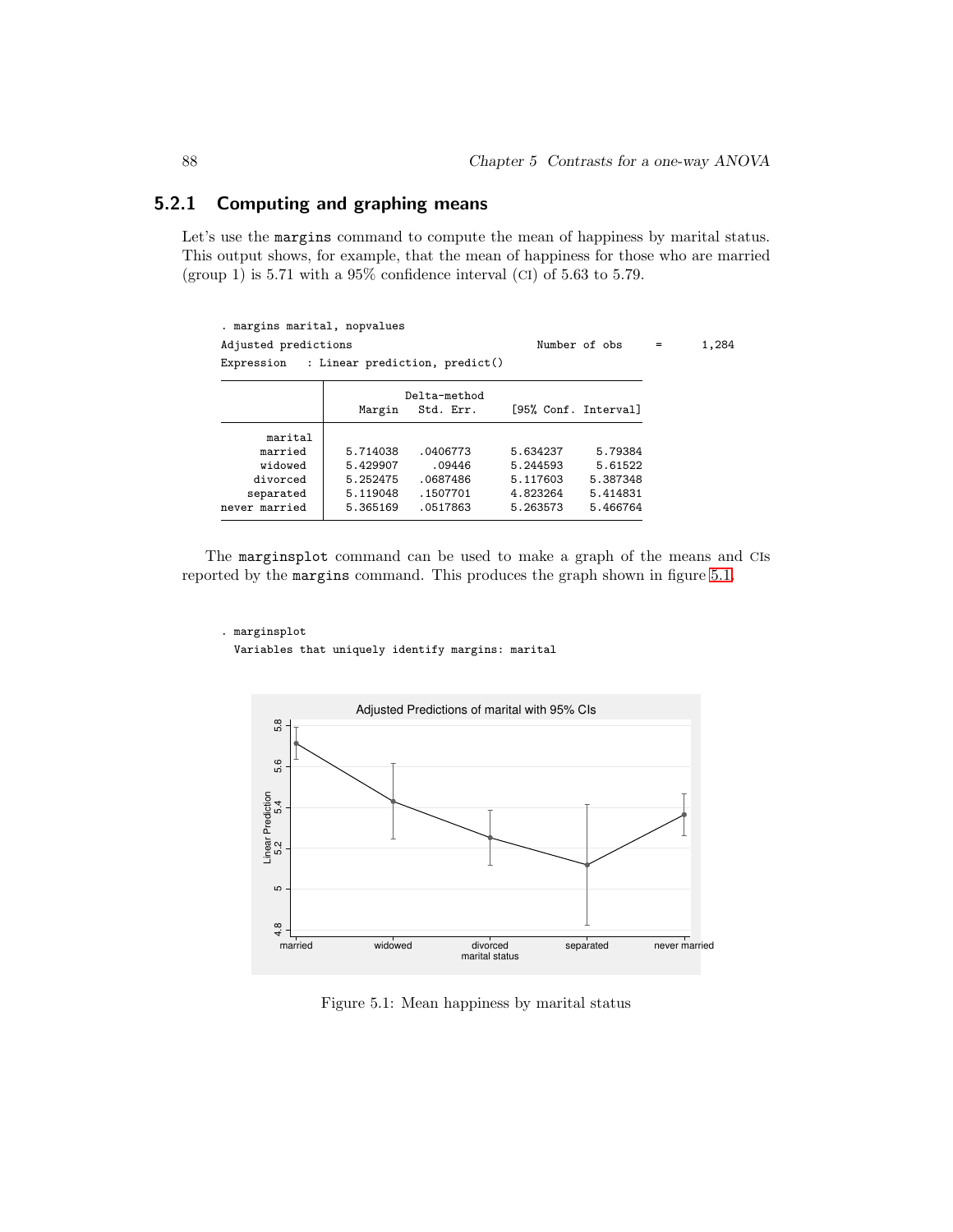### 5.2.2 Making contrasts among means

Let's probe this finding in more detail. Suppose that Professor Cheer predicted (before even seeing the data) that those who are married will be happier than each of the four other marital status groups. We can frame this as four separate null hypotheses, shown below.

$$
H_0 \# 1: \mu_2 = \mu_1
$$
  
\n
$$
H_0 \# 2: \mu_3 = \mu_1
$$
  
\n
$$
H_0 \# 3: \mu_4 = \mu_1
$$
  
\n
$$
H_0 \# 4: \mu_5 = \mu_1
$$

The first null hypothesis states that the mean happiness is the same for group 2 and group 1 (widowed versus married). The second states that the mean happiness is the same for groups 3 and 1 (divorced versus married). The third states that the mean happiness is the same for groups 4 and 1 (separated versus married). Finally, the fourth states that the mean happiness is the same for groups 5 and 1 (never married versus married).

We can test each of these four null hypotheses using the contrast command shown below. (I will discuss the syntax of the contrast command shortly.)

| . contrast r.marital                                                               |                                       |                                 |                                         |                                           |
|------------------------------------------------------------------------------------|---------------------------------------|---------------------------------|-----------------------------------------|-------------------------------------------|
| Contrasts of marginal linear predictions                                           |                                       |                                 |                                         |                                           |
| Margins<br>: asbalanced                                                            |                                       |                                 |                                         |                                           |
|                                                                                    | df                                    | F                               | P>F                                     |                                           |
| marital                                                                            |                                       |                                 |                                         |                                           |
| (widowed vs married)                                                               | 1                                     | 7.63                            | 0.0058                                  |                                           |
| (divorced vs married)                                                              | 1                                     | 33.39                           | 0.0000                                  |                                           |
| (separated vs married)                                                             | 1                                     | 14.52                           | 0.0001                                  |                                           |
| (never married vs married)                                                         | 1                                     | 28.07                           | 0.0000                                  |                                           |
| Joint                                                                              | 4                                     | 13.59                           | 0.0000                                  |                                           |
| Denominator                                                                        | 1279                                  |                                 |                                         |                                           |
|                                                                                    | Contrast                              | Std. Err.                       |                                         | [95% Conf. Interval]                      |
|                                                                                    |                                       |                                 |                                         |                                           |
| marital<br>(widowed vs married)<br>(divorced vs married)<br>(separated vs married) | $-.2841316$<br>-.4615629<br>-.5949905 | .1028462<br>.0798813<br>.156161 | -.4858973<br>$-.6182756$<br>$-.9013504$ | $-.0823659$<br>$-.3048502$<br>$-.2886306$ |
| (never married vs married)                                                         | -.3488696                             | .0658518                        | $-.478059$                              | $-.2196801$                               |

This contrast command compares each marital status group to group 1. The first test compares those who are widowed with those who are married. The upper portion of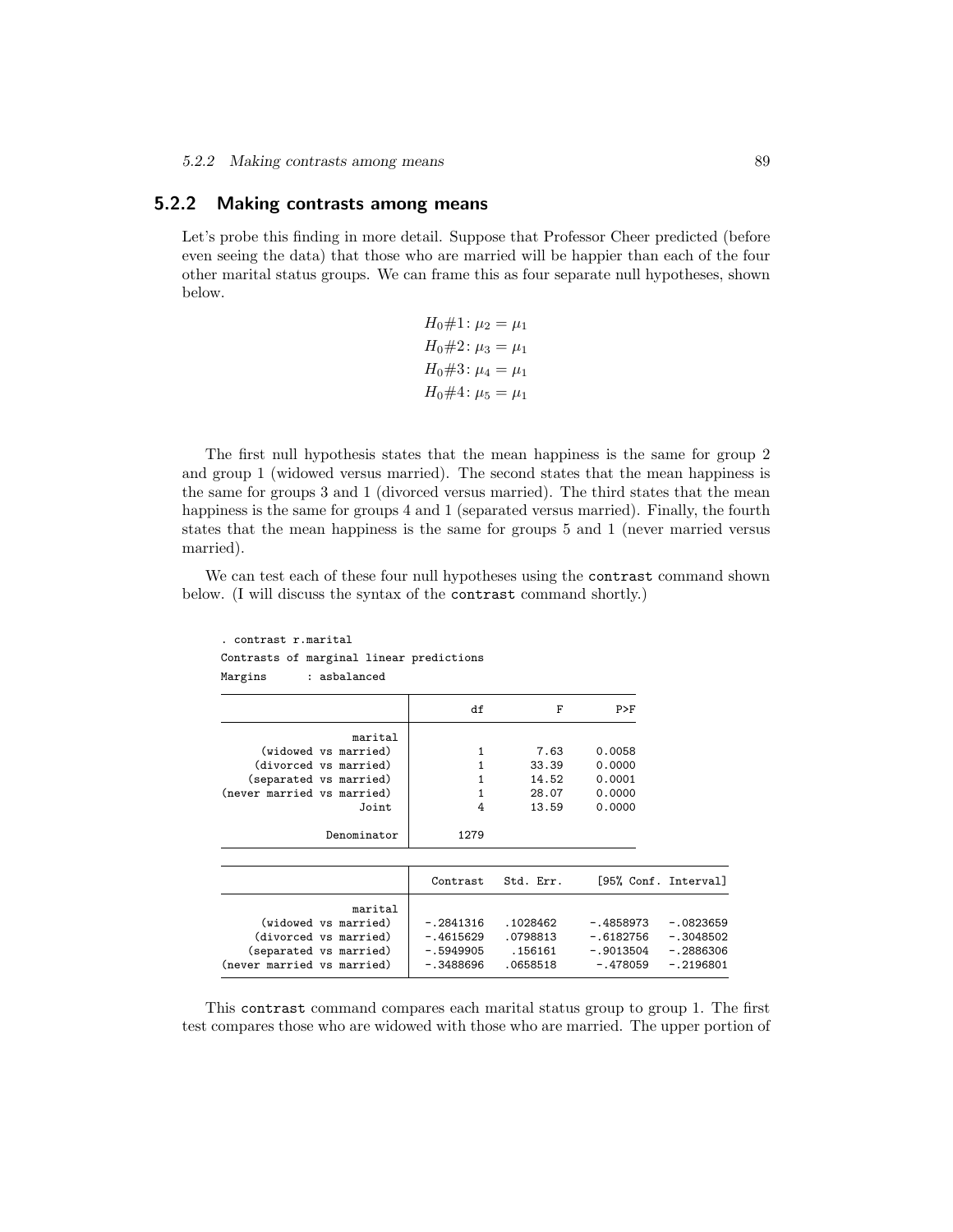the output shows the  $F$  statistic for the test of this hypothesis. This test is statistically significant:  $F(1, 1279) = 7.63$ ,  $p = 0.0058$ . The lower portion of the output shows that the average difference in the happiness for those who are widowed versus married is  $-0.28$ ,  $(95\% \text{ CI} = [-0.49, -0.08])$ . Those who are widowed are significantly less happy than those who are married. Put another way, those who are married are significantly happier than those who are widowed. We can reject  $H_0 \# 1$  and say the results are consistent with our prediction that those who are married are significantly happier.

Let's now consider the output for the second, third, and fourth contrasts. These test the second, third, and fourth null hypotheses contrasting those who are divorced versus married, separated versus married, and never married versus married. The upper portion of the contrast output shows that each of these contrasts is statistically significant ( $ps \leq 0.001$ ). Further, the differences in the means (as shown in the lower portion of the output) are always negative, indicating that those who are married are happier than the group they are compared with. Thus we can reject the second, third, and fourth null hypotheses.

To summarize, we can reject all four null hypotheses. Further, each difference was in the predicted direction. Those who are married are significantly happier than those who are widowed, significantly happier than those who are divorced, significantly happier than those who are separated, and significantly happier than those who have never been married.

### 5.2.3 Graphing contrasts

Let's create a graph that visually depicts these contrasts. We first use the margins command to replicate the results we found above via the contrast command. (This will allow us to then use the marginsplot command to graph the results from the margins command.)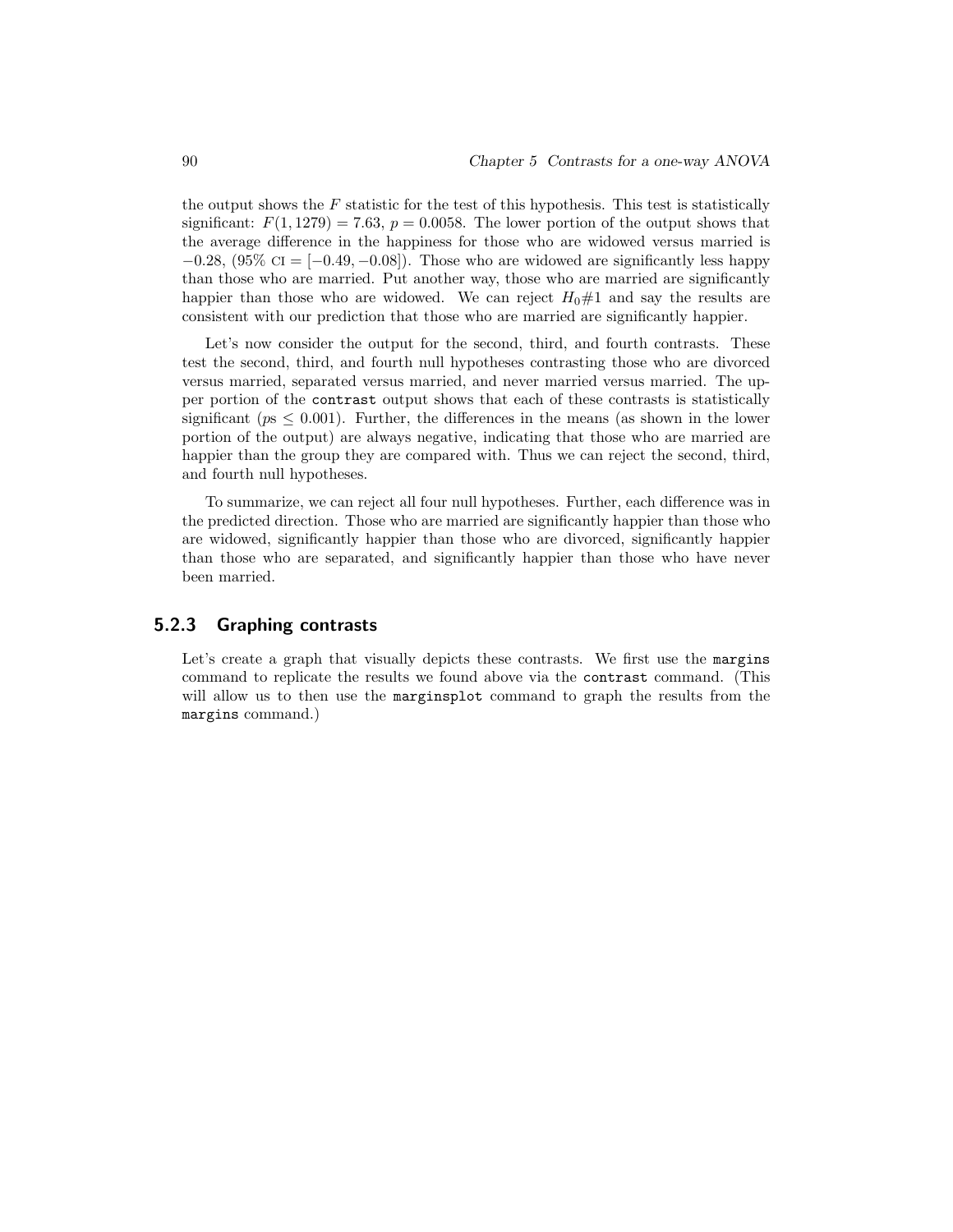(Pages omitted)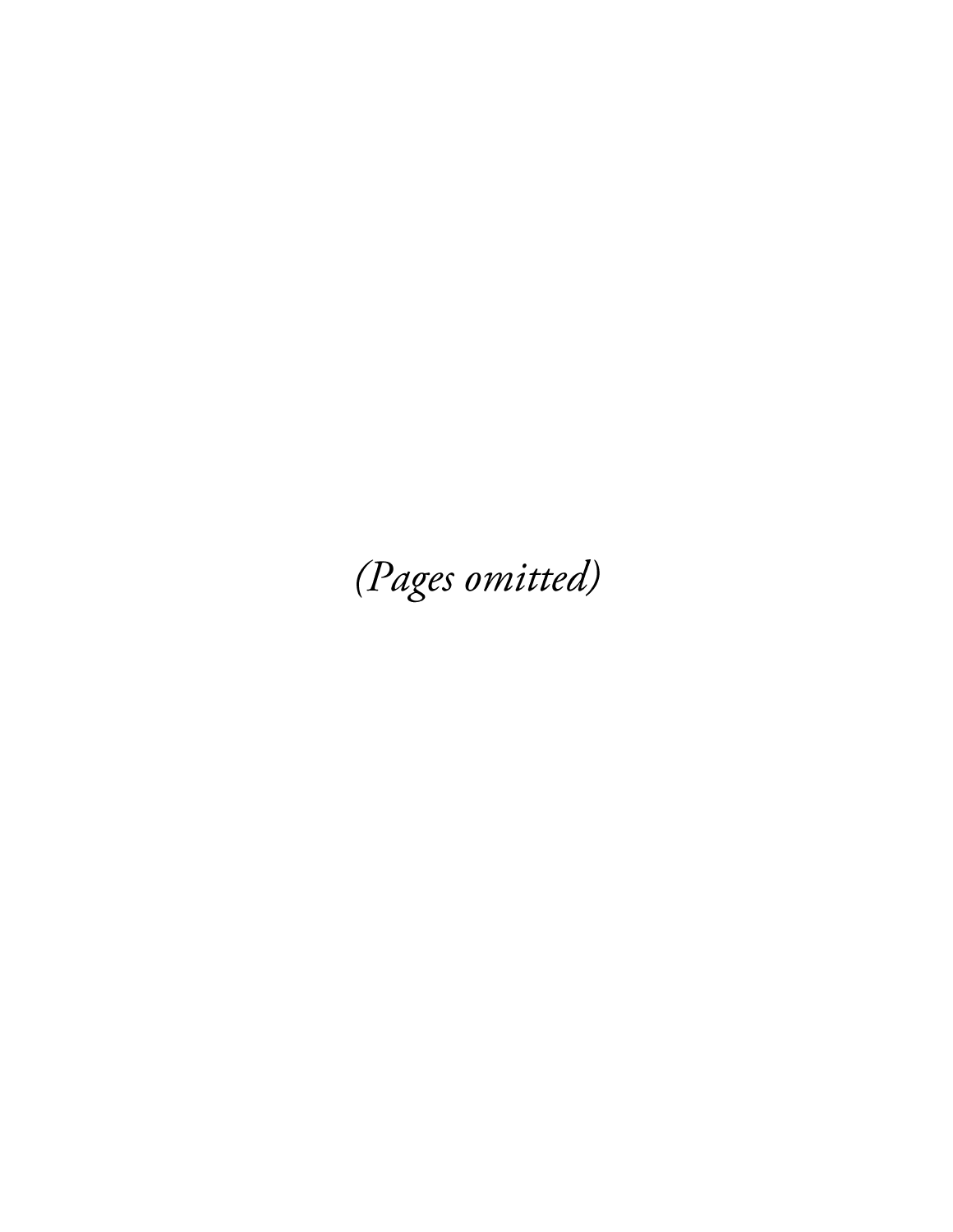# 23 Stata equivalents of common IBM SPSS Commands

| 23.1 | Chapter overview $\dots \dots \dots \dots \dots \dots \dots \dots$ | 584 |
|------|--------------------------------------------------------------------|-----|
| 23.2 |                                                                    | 584 |
| 23.3 |                                                                    | 586 |
| 23.4 |                                                                    | 588 |
| 23.5 | AUTORECODE                                                         | 589 |
| 23.6 |                                                                    | 591 |
| 23.7 |                                                                    | 593 |
| 23.8 |                                                                    | 594 |
| 23.9 |                                                                    | 594 |
|      |                                                                    | 596 |
|      | 23.11 DELETE VARIABLES                                             | 597 |
|      |                                                                    | 599 |
|      |                                                                    | 600 |
|      |                                                                    | 601 |
|      |                                                                    | 602 |
|      |                                                                    | 602 |
|      |                                                                    | 603 |
|      |                                                                    | 603 |
|      |                                                                    | 605 |
|      |                                                                    | 605 |
|      | 23.21 LOGISTIC REGRESSION                                          | 606 |
|      |                                                                    | 606 |
|      |                                                                    | 608 |
|      |                                                                    | 608 |
|      |                                                                    | 610 |
|      |                                                                    | 611 |
|      |                                                                    | 611 |
|      |                                                                    | 612 |
|      |                                                                    | 613 |
|      |                                                                    | 614 |
|      |                                                                    |     |